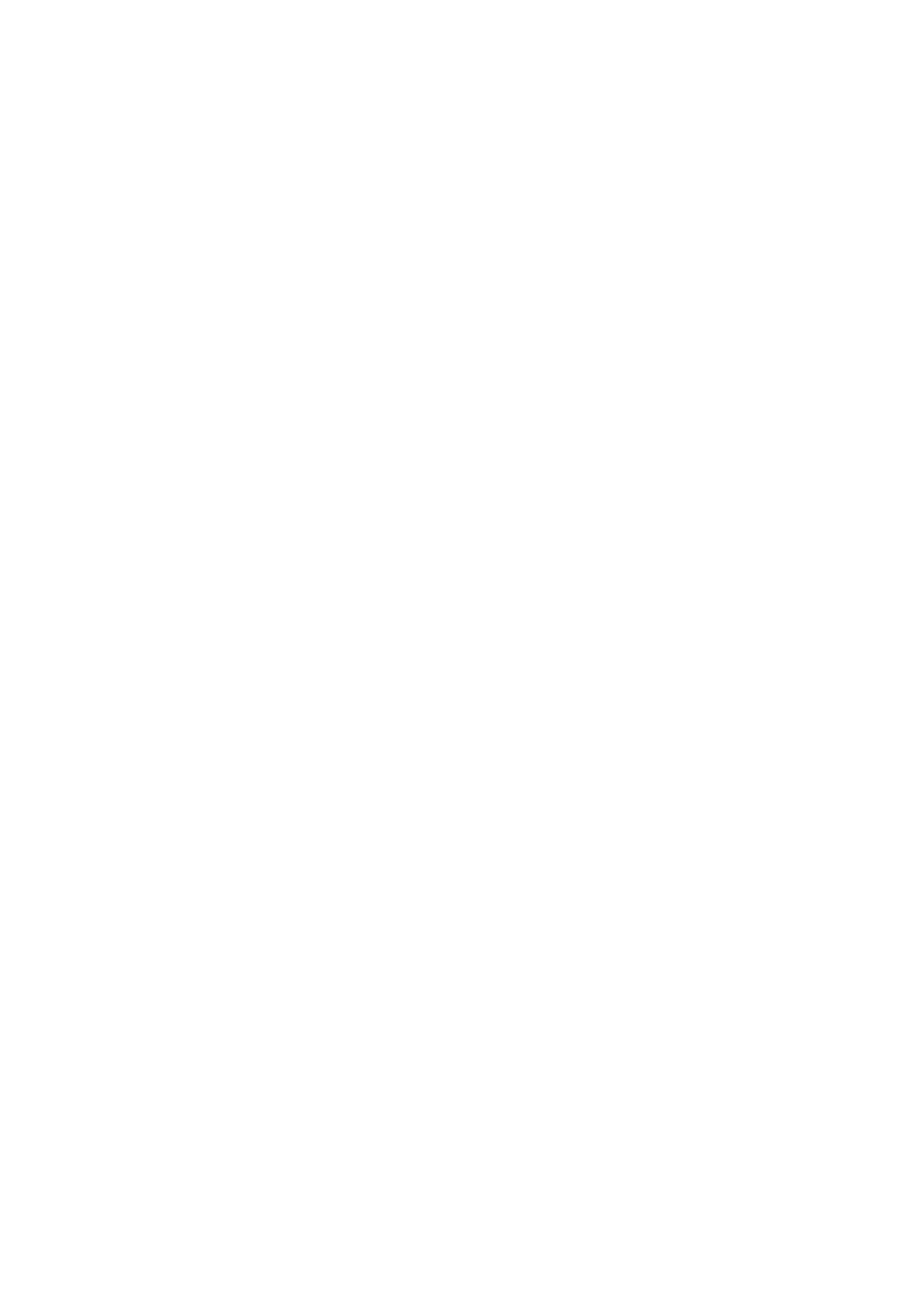## **Contents**

| $\mathbf{1}$ . |                                                              |                                                              |    |  |  |  |
|----------------|--------------------------------------------------------------|--------------------------------------------------------------|----|--|--|--|
| 2.             |                                                              |                                                              |    |  |  |  |
| 3.             |                                                              |                                                              |    |  |  |  |
| 4.             |                                                              |                                                              |    |  |  |  |
| 5.             |                                                              |                                                              |    |  |  |  |
| 5.1            |                                                              |                                                              |    |  |  |  |
| 5.2            |                                                              |                                                              |    |  |  |  |
| 5.3            |                                                              | Stage Three - Due Diligence including Open Book Assessment 7 |    |  |  |  |
| 6.             |                                                              |                                                              |    |  |  |  |
| 7.             |                                                              | Croí Cónaithe (Cities) Designation and Payment Agreement 9   |    |  |  |  |
| 8.             |                                                              | Stage One and Two - Additional Submission Requirements  9    |    |  |  |  |
| 9.             | Eligibility Conditions for Croi Cónaithe (Cities) Scheme  11 |                                                              |    |  |  |  |
|                | 9.1                                                          |                                                              |    |  |  |  |
|                | 9.2                                                          |                                                              |    |  |  |  |
| 10.            |                                                              |                                                              |    |  |  |  |
|                | 10.1                                                         |                                                              |    |  |  |  |
|                | 10.2                                                         |                                                              |    |  |  |  |
|                |                                                              | 10.3 Proven track record                                     | 17 |  |  |  |
|                | 10.4                                                         |                                                              |    |  |  |  |
|                | 10.5                                                         |                                                              |    |  |  |  |
|                | 10.6                                                         |                                                              |    |  |  |  |
| 11.            |                                                              |                                                              |    |  |  |  |
| 12.            |                                                              |                                                              |    |  |  |  |
| 13.            |                                                              |                                                              |    |  |  |  |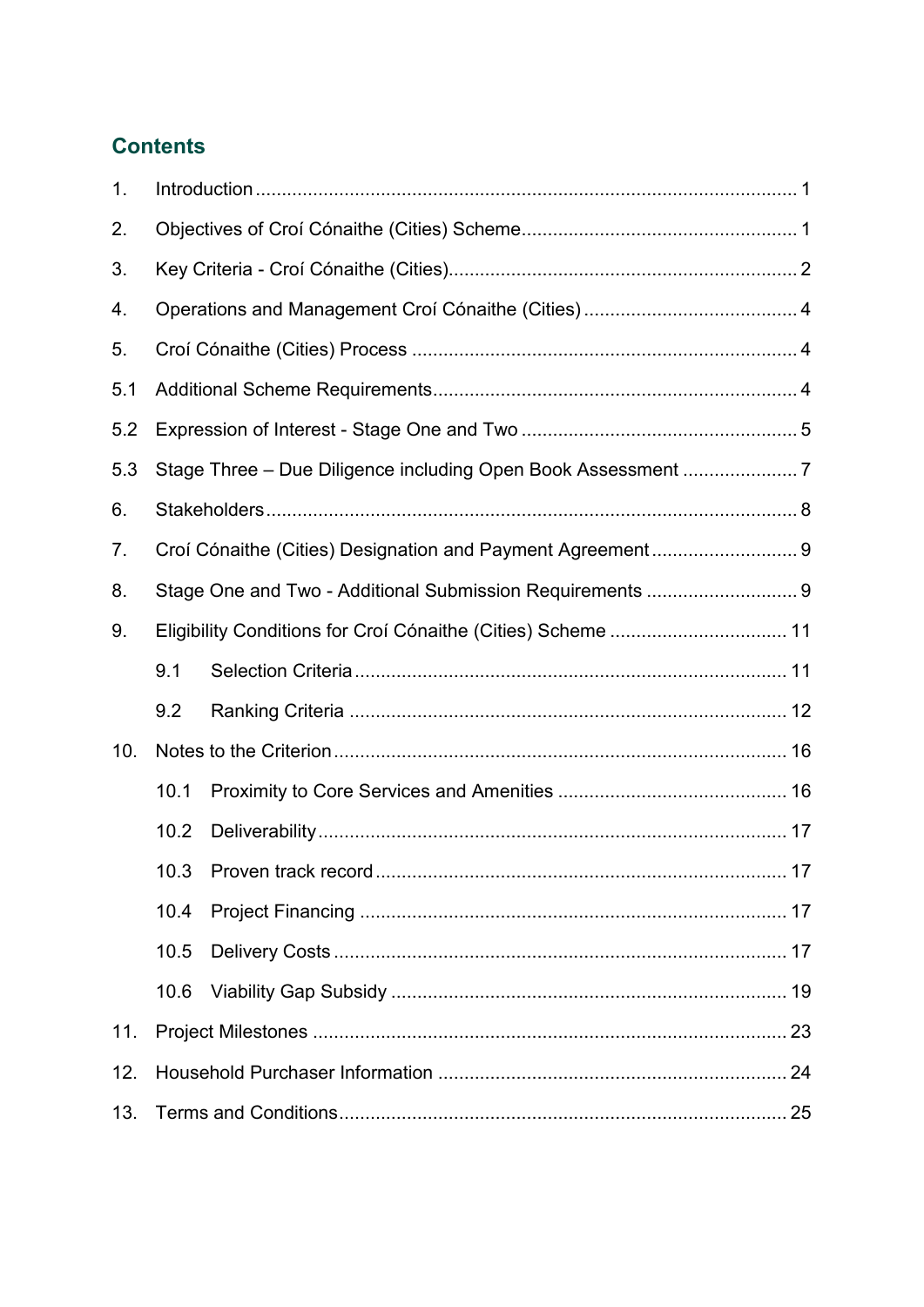



## **Croí Cónaithe (Cities) Scheme– Expression of Interest (EOI)**

**\_\_\_\_\_\_\_\_\_\_\_\_\_\_\_\_\_\_\_\_\_\_\_\_\_\_\_\_\_\_\_\_\_\_\_\_\_\_\_\_\_\_\_\_\_\_\_\_\_\_\_\_\_\_\_\_\_**

## <span id="page-3-0"></span>**1. Introduction**

As launched in September 2021, *Housing for All* provides four new pathways to a sustainable housing system, by clearly setting out how we plan to address the short, medium and long-term challenges ahead. The overall aim of our new housing plan for Ireland is that everyone in the State should have access to a home to purchase or rent at an affordable price, built to a high standard and in the right place, offering a good quality of life.

To achieve the national strategic outcome of more compact growth and vibrant liveable cities, we must offer a greater range of options for both owner occupiers and renters in cities, at all income levels. A key focus of *Housing for All* is to ensure that those who wish to purchase a home, have sufficient location choice. This is particularly the case for the core areas of our cities, towns and villages.

The complementary objectives of tackling climate change and delivering more compact growth require action to ensure that we see developments at scale in our cities, particularly close to public transport nodes and existing infrastructure. There is therefore a strong public policy imperative to encourage the development of housing in our cities. In addition, there is a strong demand for urban living, with people wanting to live close to work and urban amenities. However, in many cases, the cost of constructing new apartments is higher than the price achieved in the sales market. This is constraining the building of apartments for Eligible Purchasers as set out under the Scheme and as defined in section 6 below.

## <span id="page-3-1"></span>**2. Objectives of Croí Cónaithe (Cities) Scheme**

To overcome current viability challenges in the apartment sector, and given the high level of un-activated planning permissions particularly for apartments in our urban areas, a Croí Cónaithe (Cities) Scheme is being established which, through an open competitive bid process, will support a proportion of the cost in eligible developments to ensure that they can be built at lower cost, for sale specifically to an Eligible Purchaser.

This measure is based on activating the planning permissions already in place for such homes up to 2026. In 2021 it was estimated that there were approximately 70,000 - 80,000 residential units with planning permission granted nationwide, that have not yet commenced. The un-commenced figure is around 40,000 in Dublin, which is about four years of housing supply in the capital.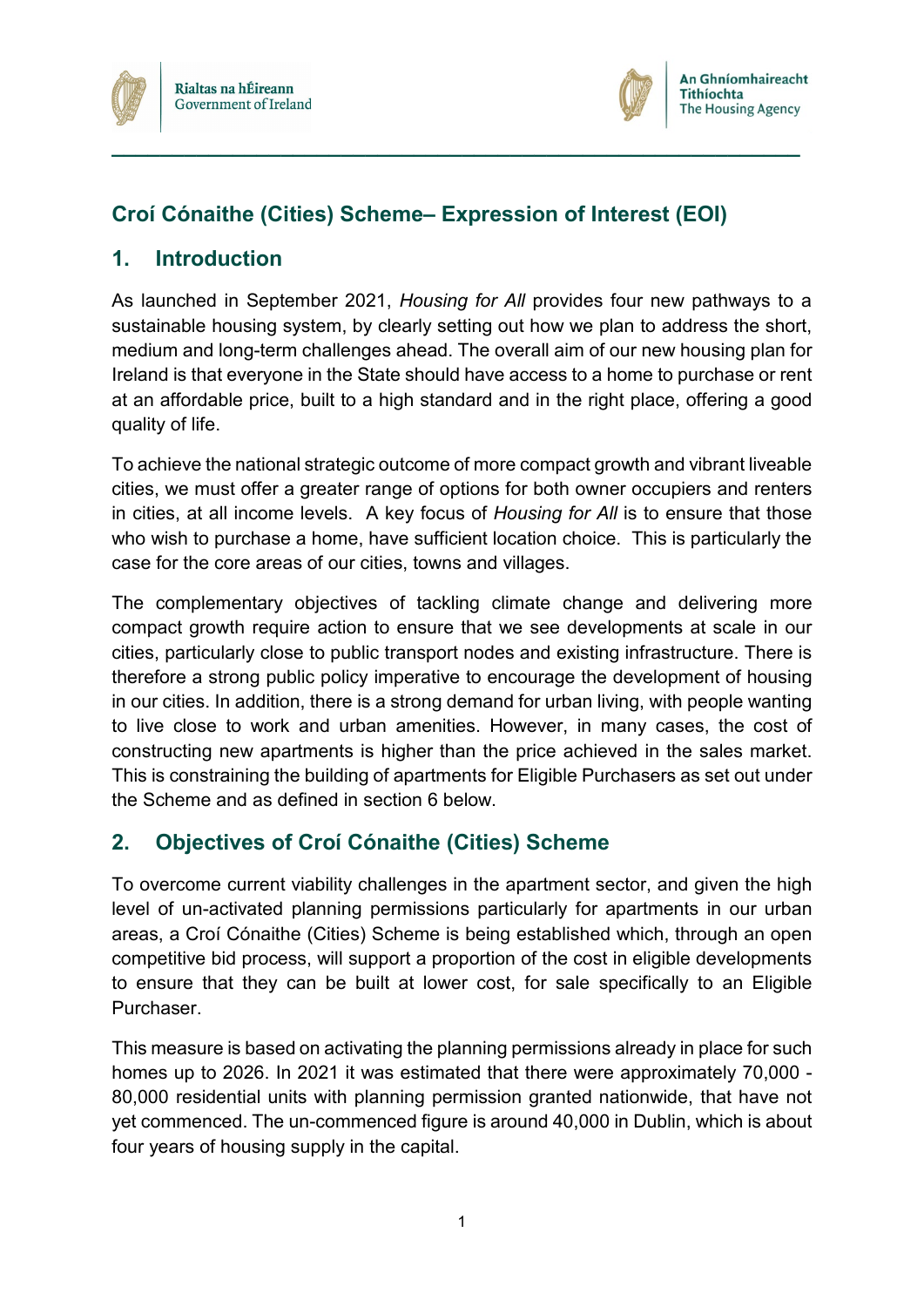



The new Croí Cónaithe Schemes, for both Cities and Towns as outlined in *Housing for All*, are intended to be aligned with the objectives of the National Planning Framework and ensure that additional choices are made available to home buyers in our urban cores and town centres. They will do this by expanding home ownership options, where the choice is currently limited:

**\_\_\_\_\_\_\_\_\_\_\_\_\_\_\_\_\_\_\_\_\_\_\_\_\_\_\_\_\_\_\_\_\_\_\_\_\_\_\_\_\_\_\_\_\_\_\_\_\_\_\_\_\_\_\_\_\_**

- In built-up urban areas, for apartment living over a certain height/density threshold;
- In towns, where options for building new private dwellings have been constrained by the lack of serviced sites.

The Croí Cónaithe (Cities) Scheme will be managed by the Housing Agency on behalf of the Department of Housing Local Government and Heritage, (DHLGH) and will be operated on an open book accounting basis, to ensure that financial support provided feeds through in reduced costs to home-buyers. It is also envisaged that the range of measures in *Housing for All* to support greater construction productivity and reducing the cost of land, through changes to planning legislation, will encourage a more sustainable market for such housing in the longer term.

## <span id="page-4-0"></span>**3. Key Criteria - Croí Cónaithe (Cities)**

The Croí Cónaithe (Cities) Scheme has set out the following key over-arching criteria:

- 1. **Location and Density:** Developments at or above four storeys with a net density threshold of 35 dwellings per hectare or higher, located in the five National Planning Framework cities. These are; Dublin, Cork, Limerick, Galway, and Waterford;
- 2. **Planning and Unit Size:** Croí Cónaithe (Cities) will apply to proposals of a minimum of 40 units and upwards (as individual developments or a phase(s) of a wider development). Full grant of planning approval **must** be in place at the time of submission. Apartment blocks **must not** have commenced construction at the time of submission. For clarity, un-commenced apartment blocks in multiphased developments (where phases are under construction or partially completed) will be eligible.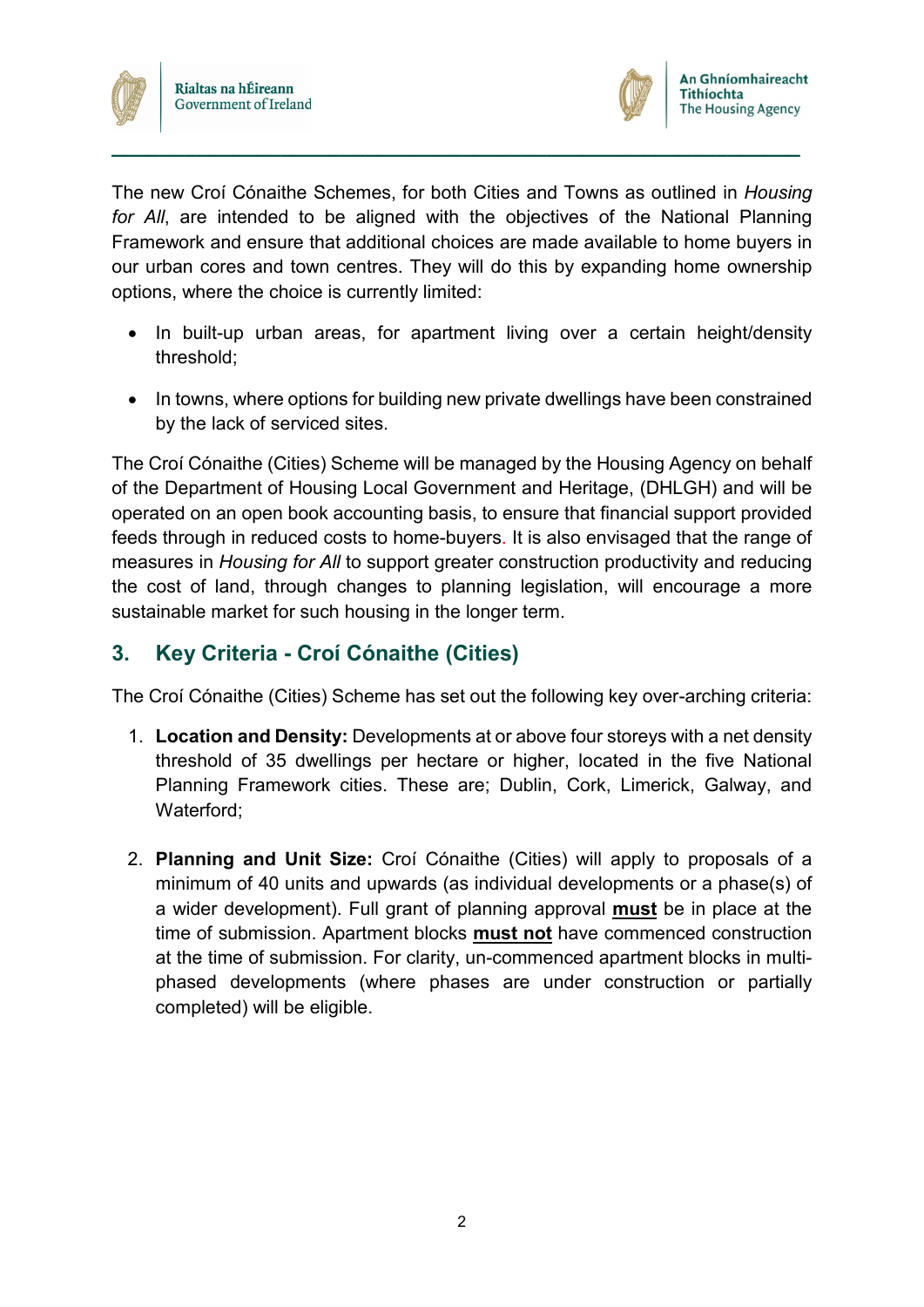



3. **Viability Gap Support:** Croí Cónaithe (Cities) is designed to fund a viability gap between the delivery cost of eligible apartments and the open market sale price of the apartment to Eligible Purchasers.

**\_\_\_\_\_\_\_\_\_\_\_\_\_\_\_\_\_\_\_\_\_\_\_\_\_\_\_\_\_\_\_\_\_\_\_\_\_\_\_\_\_\_\_\_\_\_\_\_\_\_\_\_\_\_\_\_\_**

The viability gap per apartment, within each proposal will be determined and reviewed at the time of submission, at pre-contract stage and at the point of sale.

An overall maximum level of support of  $\epsilon$ [1](#page-5-0)20,000 per unit<sup>1</sup> applies. Any apartment for which a viability gap is not proven will not be eligible for Croí Cónaithe (Cities) funding.

- 4. **Timescale Criteria:** dwellings must be commenced on site by **31st March 2023** or a later date agreed between the parties<sup>[2](#page-5-1)</sup> and delivered as new homes by the end of 2025;
- 5. **Proven Track Record:** Proposers should be able to demonstrate that the proposing entity itself or a parent company has a proven track record in delivery of residential developments. They must also outline a clear programme management timeline/approach alongside the appropriate resource support during the build phase and to completion /hand over of the homes;
- 6. **Project Financing:** It will be sufficient at Stage One and Two (see Section 5) that proposers outline their intended funding solution at the time of submission;
- 7. **Sales:** must be to Eligible Purchasers as defined in Section 6.

<span id="page-5-0"></span> $1$  This maximum subsidy can be exceeded, by no more than 20% i.e. up to 120% of the ceiling, where a calculated viability gap exceeds €120,000 in the four regional cities. These are Cork, Limerick, Galway and Waterford.

<span id="page-5-1"></span><sup>2</sup> The Housing Agency and the relevant development proposer.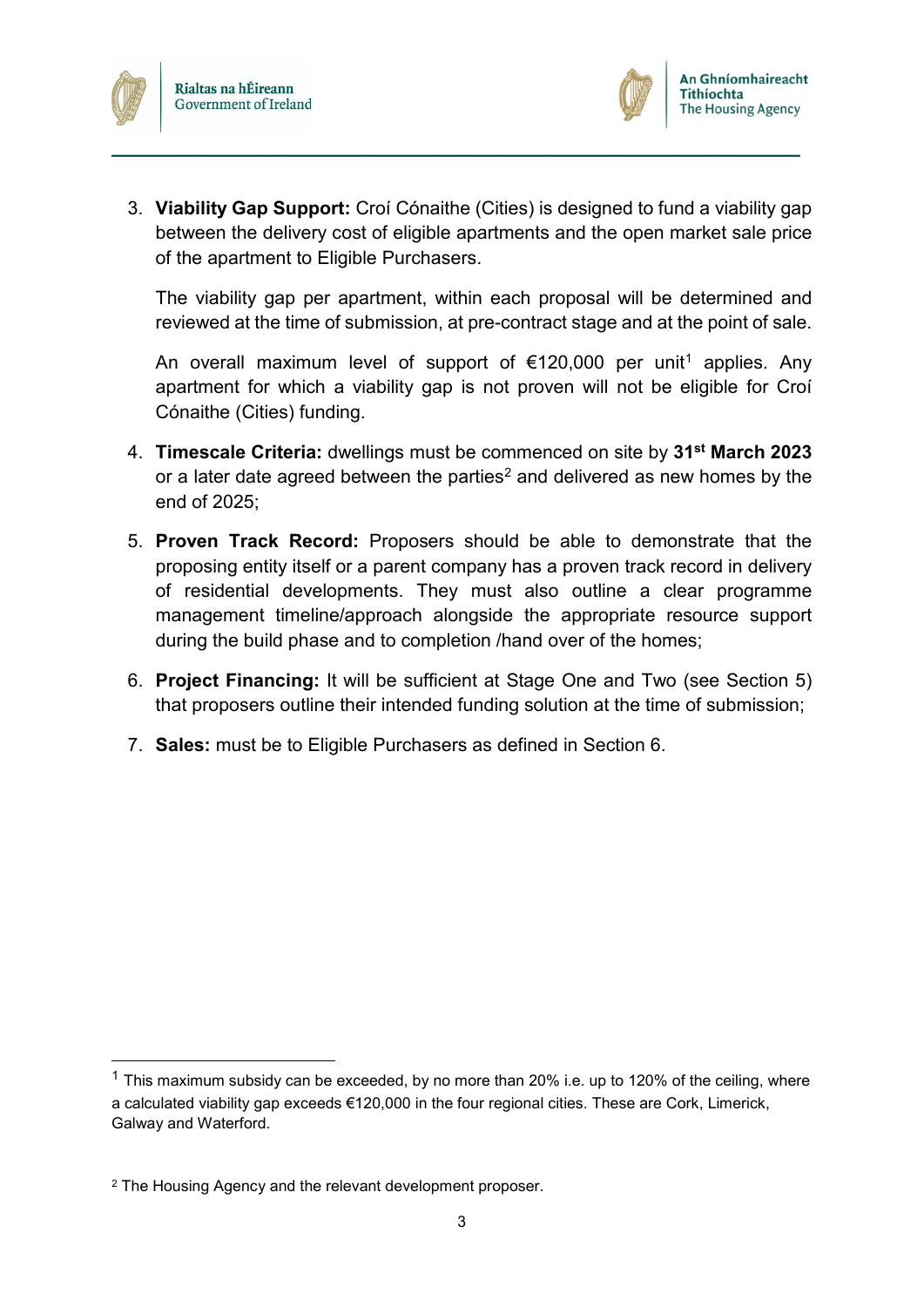



## <span id="page-6-0"></span>**4. Operations and Management Croí Cónaithe (Cities)**

The Scheme will be managed by the Housing Agency on behalf of the Department of Housing, Local Government and Heritage (DHLGH) and open book accounting will be required to ensure that the financial support provided feeds through in reduced costs to the home-buyers and the leveraging of homes for purchase which would not otherwise be provided.

**\_\_\_\_\_\_\_\_\_\_\_\_\_\_\_\_\_\_\_\_\_\_\_\_\_\_\_\_\_\_\_\_\_\_\_\_\_\_\_\_\_\_\_\_\_\_\_\_\_\_\_\_\_\_\_\_\_**

A selection and appraisal process will be undertaken by the Housing Agency and the Department of Housing, Local Government and Heritage (DHLGH) based on the selection and ranking criteria set out in Section 9.1 and 9.2*.*

## <span id="page-6-1"></span>**5. Croí Cónaithe (Cities) Process**

The Croí Cónaithe (Cities) approval process will consist of three pre-contract stages:

- **Stage One:** Expression of Interest (EOI)
- **Stage Two:** Ranking of suitable proposals
- **Stage Three:** A detailed due diligence process leading to eligibility

The Croí Cónaithe (Cities) Scheme Expression of Interest (EOI) Application Form can be accessed through the eTenders platform: [http://eTenders.gov.ie/.](http://etenders.gov.ie/) Please note that the eTenders web platform is being used for its functionality only and it is acknowledged that this EOI process is not a public tender.

## <span id="page-6-2"></span>**5.1 Additional Scheme Requirements**

Proposers should take note that this request for Expressions of Interest does not constitute an offer or commitment to enter into a Croí Cónaithe (Cities) Designation and Development Agreement and the Housing Agency and the DHLGH reserves the right not to enter into any Agreement in respect of proposals received pursuant to this Expression of Interest (EOI). The Designation and Development Payment Agreement referred to as the "Agreement".

Proposers shall bear all costs associated with the preparation, submission and clarification of their submission. The Housing Agency will not be responsible and/or liable for any costs, expenses or losses which may be incurred by a Proposer in the preparation, submission or clarification of its submission, regardless of the conduct or outcome of the process.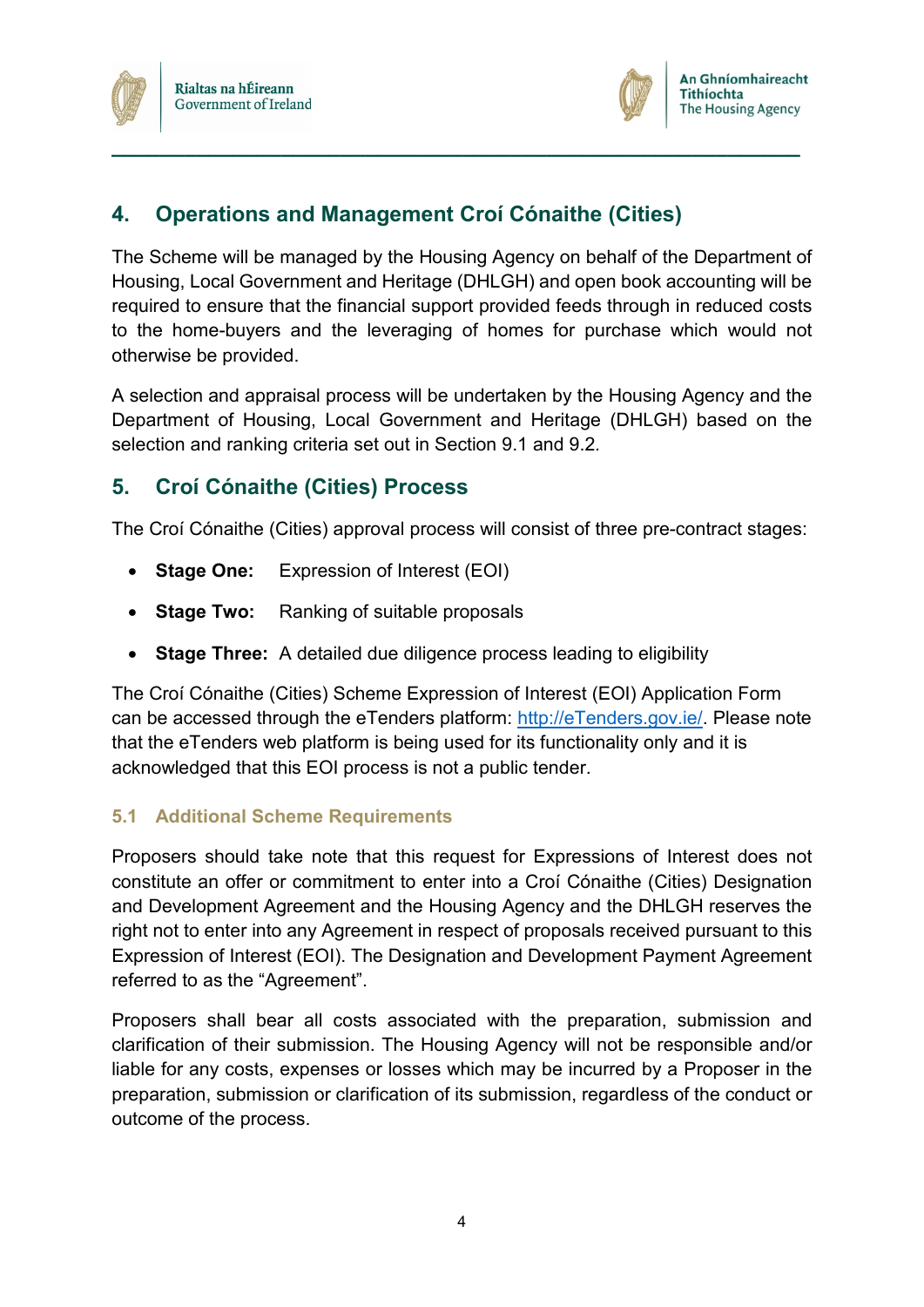



No contractual rights will exist unless and until a formal written agreement has been executed by the Housing Agency with a Proposer. The DHLGH is not responsible for any costs incurred by Proposers in preparing a response to this document. Following the completion of Stage Three and to the satisfaction of the DHLGH, the successful Proposer will be required to accept the terms and conditions of the agreement and the proposal will be incorporated by reference into the Agreement between the Housing Agency and the successful Proposer. It will be a condition of the Agreement that it is be subject to State Aid Approval (see note below).

**\_\_\_\_\_\_\_\_\_\_\_\_\_\_\_\_\_\_\_\_\_\_\_\_\_\_\_\_\_\_\_\_\_\_\_\_\_\_\_\_\_\_\_\_\_\_\_\_\_\_\_\_\_\_\_\_\_**

#### <span id="page-7-0"></span>**5.2 Expression of Interest - Stage One and Two**

Without the prejudice to the generality of Section 5.1, the purpose of Stage One is to:

- Invite Expressions of Interest from the development sector;
- Eliminate any unsuitable proposals that do not meet the selection criteria.

The purpose of Stage Two is to:

• Rank suitable proposals based on the ranking criteria.

**Note:** No proposal will be awarded Croí Cónaithe (Cities) funding or contracts arising from Stage One and/or Stage Two processes.

The Croí Cónaithe (Cities) fund is the subject of an application in respect of State Aid to EU DG Competition. Subject to the provisions of Section 5.1 in relation to contract awards, no contract will be awarded under Croí Cónaithe (Cities) until it has been confirmed that the scheme is compatible with Article 107(3)(c) of the Treaty on the Functioning of the European Union (TFEU) (State Aid Approval).

Subject to State Aid Approval and Ministerial approval, proposals which are assessed as suitable after Stage One will be ranked in accordance with the criteria set out in Section 9.2. Proposals received for each of the five cities (Dublin, Cork, Galway, Limerick and Waterford) will be ranked separately within each city. This will result in five separately ranked lists of suitable proposals $3$ .

Available Croí Cónaithe (Cities) funding will be provisionally allocated to the highest ranked proposals in each city with each city being treated equally. The highest ranked proposal in each city will be provisionally awarded funding first, followed by the second ranked proposal and so on until all available funding has been provisionally allocated.

<span id="page-7-1"></span><sup>&</sup>lt;sup>3</sup> Subject to receiving suitable proposals in all five cities.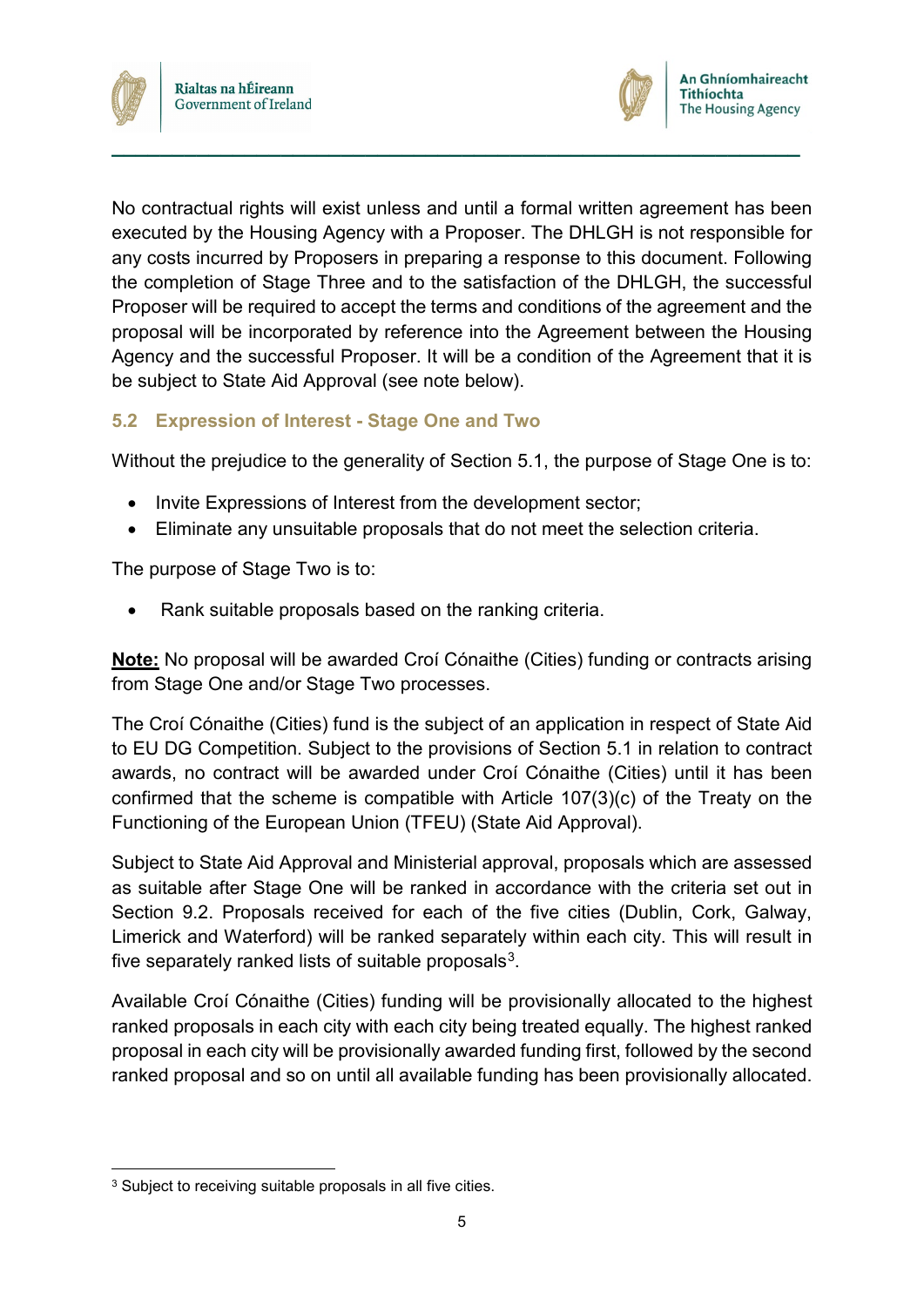



Proposers of every ranked proposal which is provisionally awarded Croí Cónaithe (Cities) funding will be formally notified by the Housing Agency (Notification of Provisional Funding).

**\_\_\_\_\_\_\_\_\_\_\_\_\_\_\_\_\_\_\_\_\_\_\_\_\_\_\_\_\_\_\_\_\_\_\_\_\_\_\_\_\_\_\_\_\_\_\_\_\_\_\_\_\_\_\_\_\_**

Awarding of Croí Cónaithe (Cities) funding to any proposal will be strictly conditional on successful completion of Stage Three due diligence including open book assessment of delivery costs. The Housing Agency will commence due diligence on the basis of ranking within each city, with each city being treated equally.

It is anticipated that the time taken to complete Stage Three assessment will vary from proposal to proposal due to a range of factors (such as readiness of proposals to undergo open book assessment, interdependency of proposals to progress of other phases within developments, legal or funding uncertainty associated with a proposal etc.).

The Housing Agency will enter into contracts with proposers whose proposals have been provisionally awarded funding once Stage Three due diligence has been successfully completed. Any allocation of Croí Cónaithe (Cities) funding is subject to State Aid Approval and Ministerial approval. Proposals which take longer to complete in Stage Three due diligence will retain their provisional funding status for a maximum period of 12 months from the date of notification by the Housing Agency to allow them time to complete Stage Three.

When proposals with provisional Croí Cónaithe (Cities) funding fail to successfully complete Stage Three due diligence or are withdrawn by their proposers, the Housing Agency will contact the next highest ranked proposer in the relevant city subject to sufficient Croí Cónaithe (Cities) funding being available for the proposal. The next highest ranked proposer will be invited to submit their proposal for Stage Three due diligence.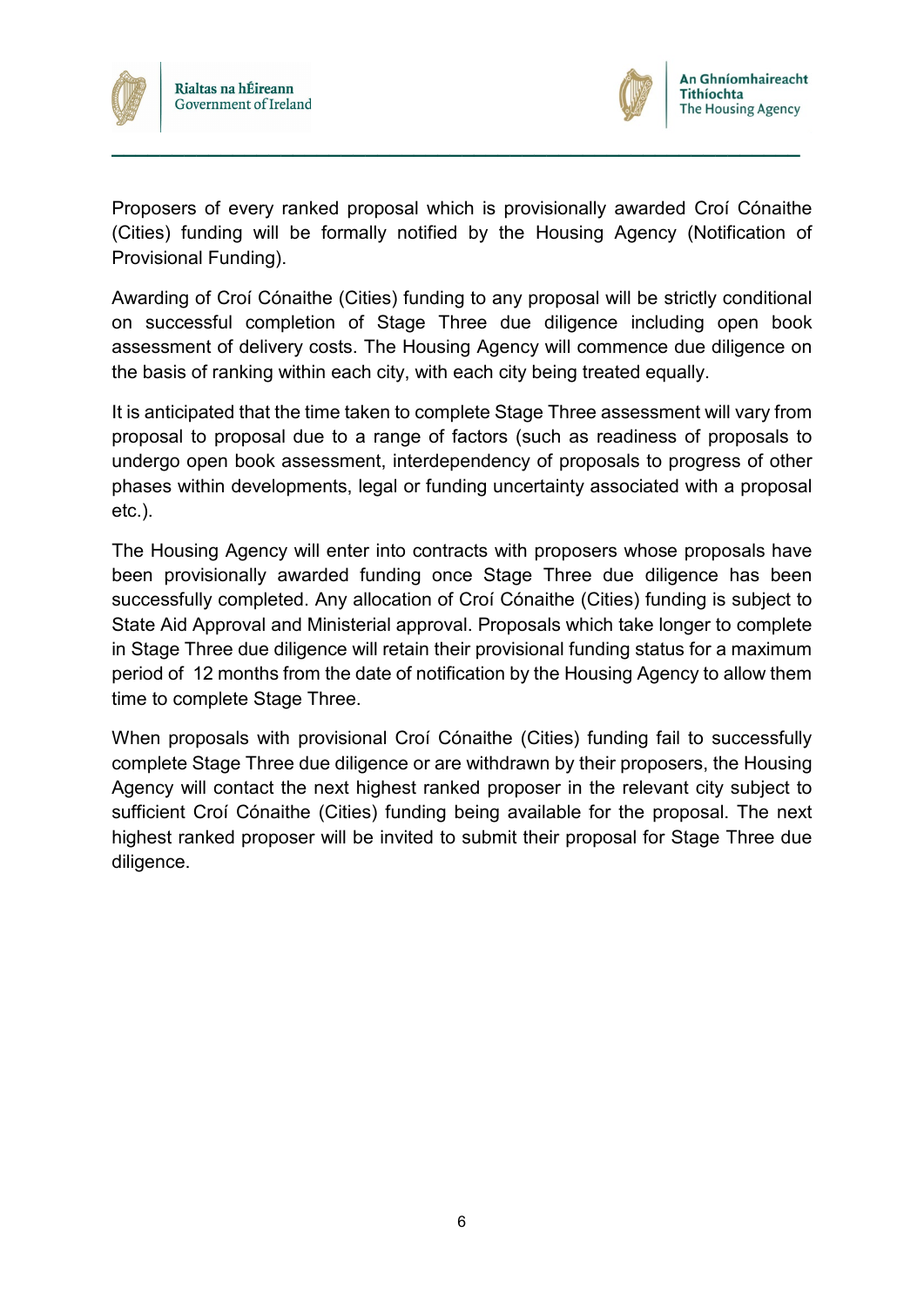

#### <span id="page-9-0"></span>**5.3 Stage Three – Due Diligence including Open Book Assessment**

Proposals and Proposers assessed as suitable at Stage One and Two ("Suitable Proposals" and "Suitable Proposers" respectively) will be subject to a detailed due diligence assessment.

**\_\_\_\_\_\_\_\_\_\_\_\_\_\_\_\_\_\_\_\_\_\_\_\_\_\_\_\_\_\_\_\_\_\_\_\_\_\_\_\_\_\_\_\_\_\_\_\_\_\_\_\_\_\_\_\_\_**

This assessment will include, *inter alia,* the following:

- **1)** Legal status of the proposer entity;
- **2)** Relationship of the proposer entity to the site;
- **3)** Title to the site;
- **4)** Review of planning conditions;
- **5)** Relationship of any third parties to the site;
- **6)** Tax status of the proposer entity;
- **7)** Funding status of the proposed development including; confirmation letters from the financiers;
- **8)** Anti-Money Laundering and Terrorist Financing Compliance
- **9)** Open book delivery cost assessment (refer to Section 10.5)

All Suitable Proposers are required to complete a due diligence assessment of the open market value of new apartments for sale to Eligible Purchasers in the local market area of the proposal. The proposer will be required to submit independent valuations from suitably qualified valuation surveyors (Please see Section 8 for further details). The Housing Agency will review submitted valuations and seek independent advice from qualified valuation surveyors as required.

On completion of the due diligence and open book assessment to the satisfaction of the DHLGH and subject to state aid approval, the Housing Agency will enter into a Croí Cónaithe (Cities) Designation and Payment Agreement with the Successful Proposer for the delivery and sale of the proposed apartments to Eligible Purchasers.

For the avoidance of doubt, the Minister, the DHLGH or the Housing Agency is not obliged to enter into a contract with any entity. In such circumstances that a decision is made to enter into a contract, the Housing Agency must firstly be satisfied that the Proposal is consistent with the overall objectives of the scheme.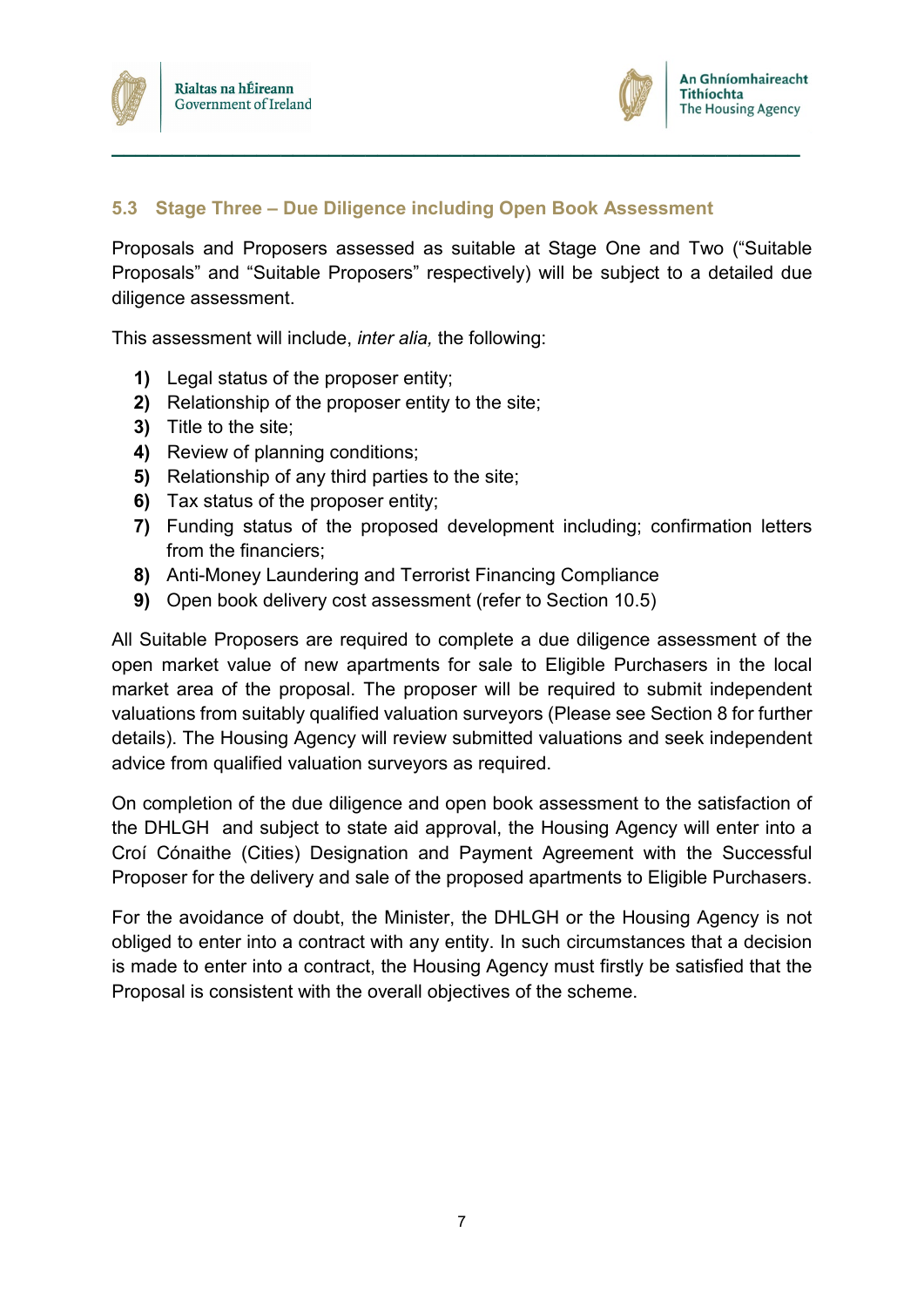



## <span id="page-10-0"></span>**6. Stakeholders**

#### **Department of Housing, Local Government and Heritage**

The scheme is governed by the Department of Housing, Local Government and Heritage (DHLGH).

**\_\_\_\_\_\_\_\_\_\_\_\_\_\_\_\_\_\_\_\_\_\_\_\_\_\_\_\_\_\_\_\_\_\_\_\_\_\_\_\_\_\_\_\_\_\_\_\_\_\_\_\_\_\_\_\_\_**

#### **The Housing Agency**

The Housing Agency manages and administers the scheme on behalf of the DHLGH. The Housing Agency will accept Stage One submissions, determine if the submissions meet the selection criteria and eliminate unsuitable proposals which fail to meet the selection criteria. Schemes will be ranked based on ranking criteria set out in Section 9.2 of this document.

Suitable Proposers will be contacted within a pre-determined timeframe in order of ranking, by the Housing Agency in writing for the purpose of completing Stage Three above. The Housing Agency and its advisors will carry out detailed due diligence on proposals, including an open book assessment.

Under the terms of the proposed Designation and Development Agreement, the Housing Agency will undertake to provide Croí Cónaithe (Cities) funding to Successful Proposers once the unit is sold to an Eligible Purchaser as defined below.

#### **Proposers**

Proposers must have an interest in the proposed apartments for which planning has been obtained. A Suitable Proposer can be either the successful applicant listed in the planning submission or a parent company of the successful applicant. Proposers should be able to demonstrate that the proposing entity itself or a parent company has a proven track record in delivery of residential developments. They must also outline a clear programme management timeline/approach alongside the appropriate resource support during the build phase and to conclusion/hand over of the homes.

#### **Eligible Purchaser**

Eligible Purchaser means a person or persons who solely or jointly purchase one of the Designated Units under the Croí Cónaithe (Cities) Scheme with the expressed intention of occupying the Unit as their normal place of residence.

Any purchaser either solely or jointly, will only be eligible to purchase one apartment designated under the Croí Cónaithe (Cities) scheme.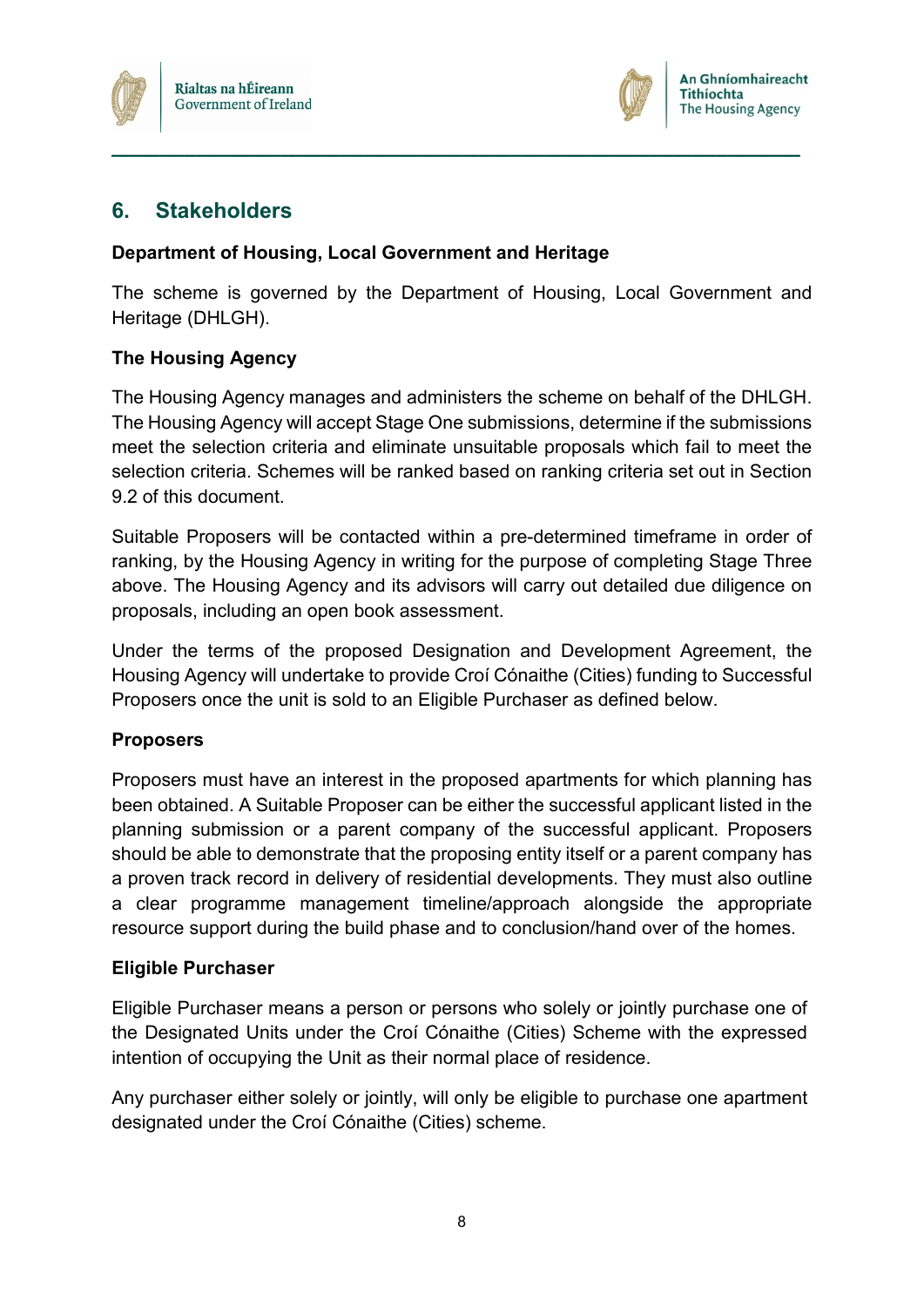

## <span id="page-11-0"></span>**7. Croí Cónaithe (Cities) Designation and Payment Agreement**

**\_\_\_\_\_\_\_\_\_\_\_\_\_\_\_\_\_\_\_\_\_\_\_\_\_\_\_\_\_\_\_\_\_\_\_\_\_\_\_\_\_\_\_\_\_\_\_\_\_\_\_\_\_\_\_\_\_**

It is a requirement of the Agreement that apartments subject to the agreement will be constructed in accordance with all statutory requirements, within the timescales set out in the Agreement and that completed apartments will be sold to Eligible Purchasers.

Designation of the apartments which are the subject of the agreement will require that the proposer:

- **a)** Promote the designated apartments with Government of Ireland logo on any site signage;
- **b)** Promote the designated apartments as Croí Cónaithe (Cities) designated apartments on their website;
- **c)** Clearly state that Croí Cónaithe (Cities) funding is being used to subsidise the price of the apartments in any sales material, brochures, sales agent websites etc.

The Housing Agency will list all designated Croí Cónaithe (Cities) developments on its website subject to Section 5.1. Subject to the provisions of Section 5.1, the payment of the Croí Cónaithe (Cities) subsidy will be made to the Successful Proposer who will be responsible for selecting suitable qualifying Eligible Purchasers.

Proposers will be required to provide evidence that the sale of apartments subject to Croí Cónaithe (Cities) funding are to Eligible Purchasers as described in Section 6.

This evidence will be in the form of a sworn affidavit which is to be provided by each purchaser to the Housing Agency which will confirm that they are an Eligible Purchaser under the Scheme.

## <span id="page-11-1"></span>**8. Stage One and Two - Additional Submission Requirements**

Proposers are required to register a supplier account on eTenders to access the EOI documents. EOI documents must be submitted through eTenders once complete. Each city will be allocated a 'Lot' on eTenders, and proposers should ensure that they are submitting their EOI documents to the correct 'Lot'. Proposers who wish to propose more than one development must submit separate EOI documents for each development,

The nine-part 'EOI Application Form' and accompanying 'EOI Excel Document' requires proposers to submit a range of information and detail about the development that they are proposing for funding. Additionally, proposers will be asked to upload certain planning documents to eTenders.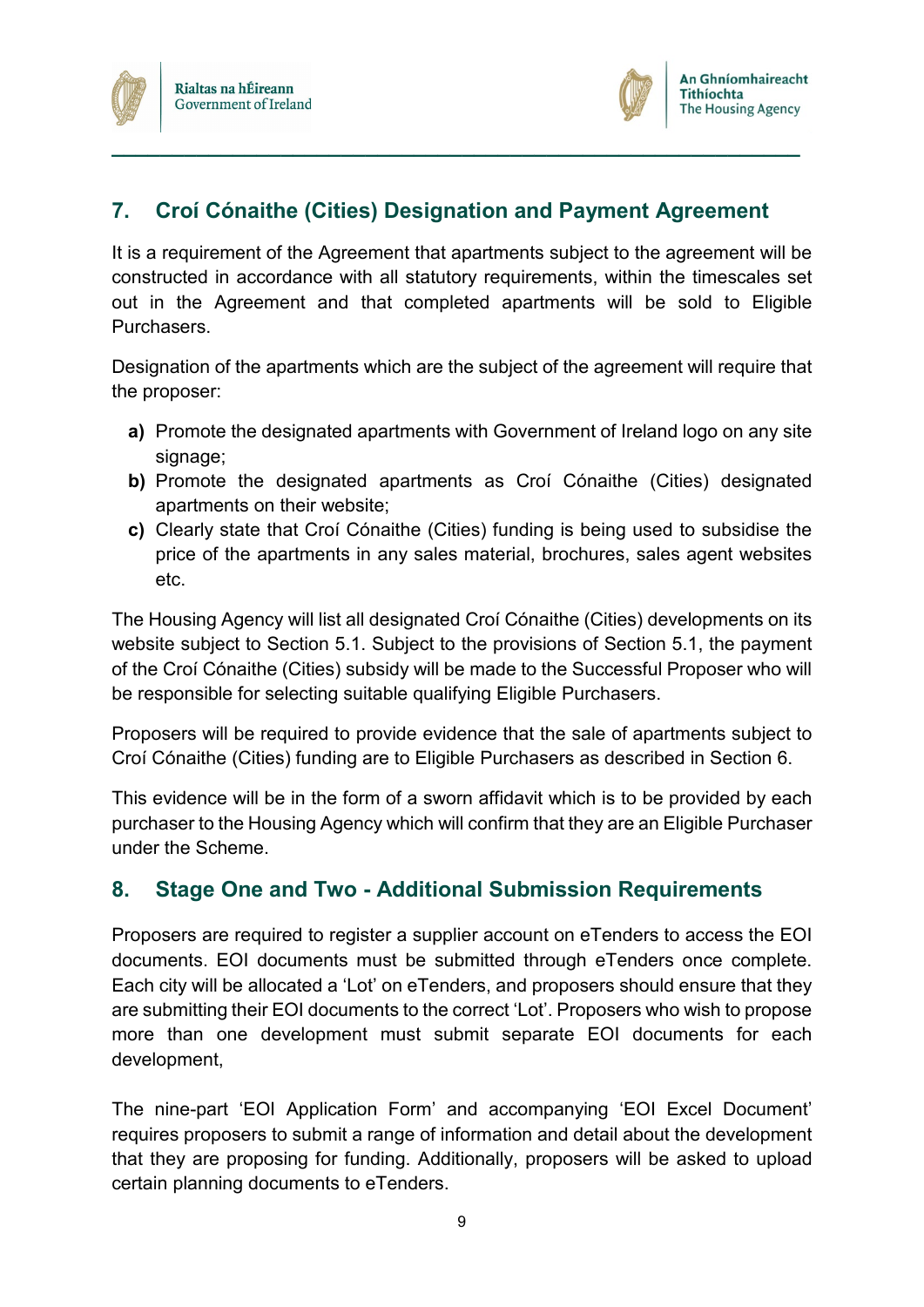



Proposers will also be required to submit a valuation report as part of their submission. The valuation report must be prepared by a qualified valuer and must be prepared on the basis of:

**\_\_\_\_\_\_\_\_\_\_\_\_\_\_\_\_\_\_\_\_\_\_\_\_\_\_\_\_\_\_\_\_\_\_\_\_\_\_\_\_\_\_\_\_\_\_\_\_\_\_\_\_\_\_\_\_\_**

- The Royal Institution of Chartered Surveyors (RICS) (Red Book) OR:
- The International Valuation Standards Committee/TeGoVa (Blue Book).

The valuation must set out the current open market value of the proposed apartments (setting out each type, 1 bedroom, 2 bedroom etc.) that the valuer estimates the apartments would achieve if sold to Eligible Purchaser, if the apartments were completed and ready for sale as of the 21st June 2022.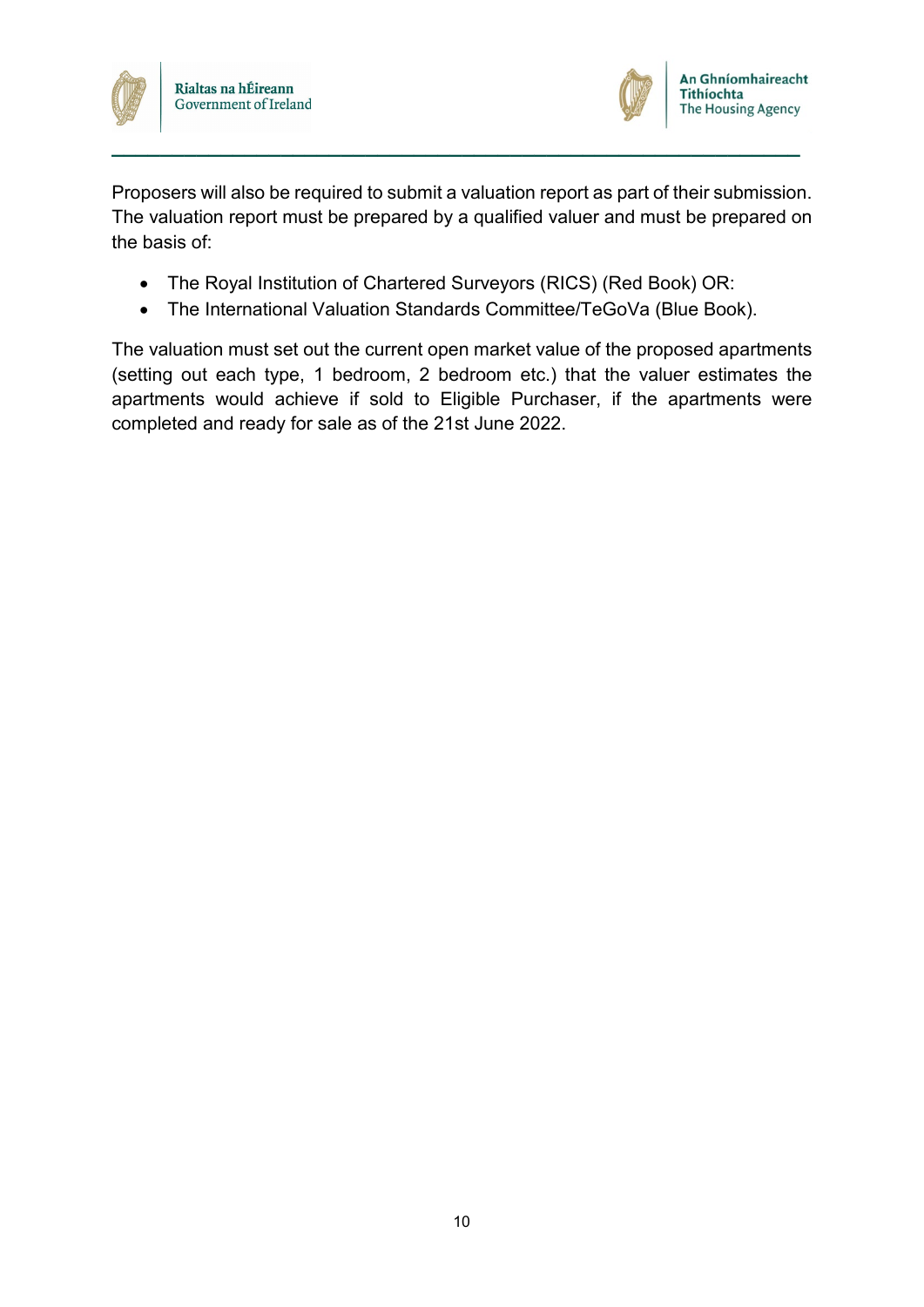



## **9. Eligibility Conditions for Croí Cónaithe (Cities) Scheme**

<span id="page-13-0"></span>**\_\_\_\_\_\_\_\_\_\_\_\_\_\_\_\_\_\_\_\_\_\_\_\_\_\_\_\_\_\_\_\_\_\_\_\_\_\_\_\_\_\_\_\_\_\_\_\_\_\_\_\_\_\_\_\_\_**

#### <span id="page-13-1"></span>**9.1 Selection Criteria**

The selection criteria below must all be satisfied for a proposal to be eligible for the Croí Cónaithe (Cities) Scheme. **Section 7** of the EOI Application Form requires proposers to demonstrate how they meet the below criteria.

| <b>Ref</b>     | <b>Criterion</b>       | <b>Threshold</b>                                                                                                                                                                                                                                                                                                                            | <b>Rationale</b>                                                                                                                                                                                                                                                                                                                                                                  |
|----------------|------------------------|---------------------------------------------------------------------------------------------------------------------------------------------------------------------------------------------------------------------------------------------------------------------------------------------------------------------------------------------|-----------------------------------------------------------------------------------------------------------------------------------------------------------------------------------------------------------------------------------------------------------------------------------------------------------------------------------------------------------------------------------|
| 1              | <b>Viability Gap</b>   | Any Expression of Interest must<br>establish a viability gap within its<br>scheme, otherwise the proposal will<br>be deemed ineligible.                                                                                                                                                                                                     | The Croí Cónaithe (Cites) Scheme<br>has been established to <b>only</b> deliver<br>financial support to a proposed<br>development where viability issues<br>occur for un-commenced planning<br>permissions.                                                                                                                                                                       |
| $\overline{2}$ | Location               | Location must be confined to within<br>the CSO settlement boundaries of<br>the 5 cities. These are: Dublin, Cork,<br>Limerick, Galway and Waterford.                                                                                                                                                                                        | Ensure alignment with the National<br><b>Planning Framework priorities for</b><br>compact urban growth (NSO1) and<br>specifically National Policy Objective<br>3b which targets housing growth in<br>the five cities and suburbs of Dublin,<br>Cork, Limerick, Galway and<br>Waterford, within their existing built-<br>up footprints as defined by CSO<br>settlement boundaries. |
| 3              | Residential<br>Density | Developments <b>must</b> be a minimum<br>of four stories with a net density<br>threshold of 35 dwellings per hectare<br>or higher,                                                                                                                                                                                                          | Focus intervention on higher density<br>developments in appropriate urban<br>areas                                                                                                                                                                                                                                                                                                |
| $\overline{4}$ | Planning<br>Permission | Full grant of planning approval must<br>be in place at the time of<br>submission. Apartment blocks must<br>not have commenced construction<br>at the time of submission. For clarity.<br>un-commenced apartment blocks in<br>multi-phased developments (where<br>phases are under construction or<br>partially completed) will be eligible. | To activate planning permissions for<br>residential development that have<br>been granted but not commenced.                                                                                                                                                                                                                                                                      |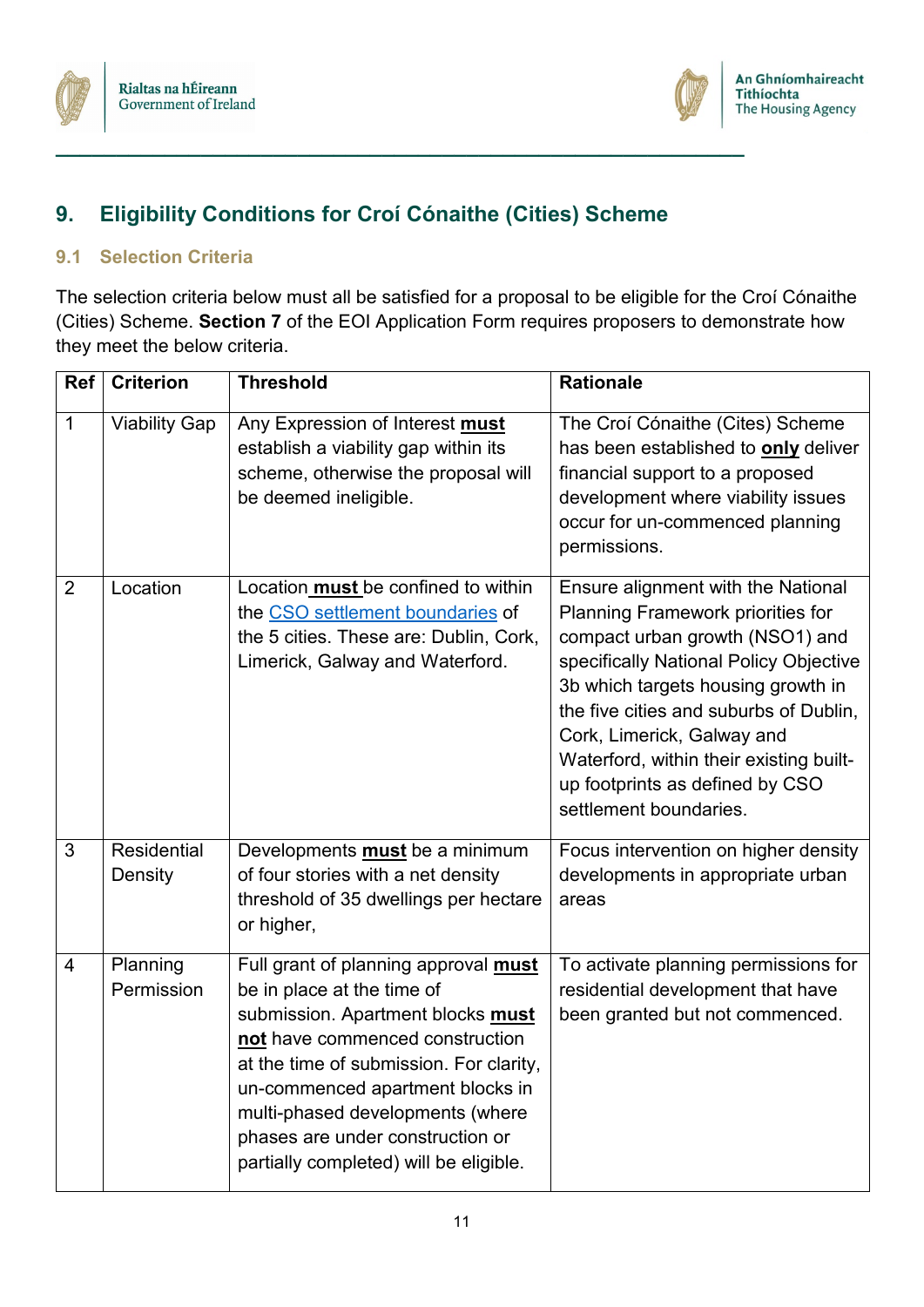



| 5 | Proximity to<br>Transport<br>Infrastructure      | Developments <b>must</b> be located<br>within walking distance (1,250m) of<br>high-capacity urban public transport<br>stops (such as DART or Luas) OR<br>from reasonably frequent (i.e. min 15<br>minute peak hour frequency) urban<br>bus services or where such services<br>can be provided prior to the stated<br>delivery date of the development. | Ensure alignment with the Design<br><b>Standards for New Apartments</b><br><b>Guidelines and Guidelines on</b><br>Submissions at Approval Stages for<br><b>Local Authorities and CAS Voluntary</b><br><b>Body Housing Construction Projects</b><br>2017 where a distance of 1km is<br>accepted as an acceptable walking<br>distance". The distance has been<br>extended to 1.25 km to act as a<br>buffer. |
|---|--------------------------------------------------|--------------------------------------------------------------------------------------------------------------------------------------------------------------------------------------------------------------------------------------------------------------------------------------------------------------------------------------------------------|-----------------------------------------------------------------------------------------------------------------------------------------------------------------------------------------------------------------------------------------------------------------------------------------------------------------------------------------------------------------------------------------------------------|
| 6 | Sale to<br>Eligible<br><b>Purchasers</b><br>only | Every apartment within the proposed<br>development <b>must</b> be sold to an<br>Eligible Purchaser in accordance<br>with the funding Agreement.                                                                                                                                                                                                        | To deliver on the Housing for All<br>objective on incentivising owner-<br>occupier apartment development in<br>city centres                                                                                                                                                                                                                                                                               |

## <span id="page-14-0"></span>**9.2 Ranking Criteria**

Proposals which meet the required Selection Criteria will be awarded marks based on the Ranking Criteria set out below. Marks are awarded based on the information provided by the proposer in **Section 8** of the EOI Application Form.

| <b>Ref</b> | <b>Criterion</b>              | <b>Measurement</b>                                                                                                                                                                                                                                                                                                         | <b>Marks</b><br><b>Available</b> | <b>Rationale</b>                                                                                                            |
|------------|-------------------------------|----------------------------------------------------------------------------------------------------------------------------------------------------------------------------------------------------------------------------------------------------------------------------------------------------------------------------|----------------------------------|-----------------------------------------------------------------------------------------------------------------------------|
|            | <b>Residential</b><br>Density | Dwellings in schemes with a net<br>density of:<br>150 + dwellings per hectare =<br>15 marks<br>100 up to 149 dwellings per<br>hectare = $12$ marks<br>75 up to 99 dwellings per<br><b>hectare</b> = 9 marks<br>50 up to 74 dwellings per<br>hectare $= 6$ marks<br>35 up to 49 dwellings per<br><b>hectare</b> = $3$ marks | 15                               | Focus intervention on<br>higher density<br>developments in<br>alignment with compact<br>urban growth national<br>priorities |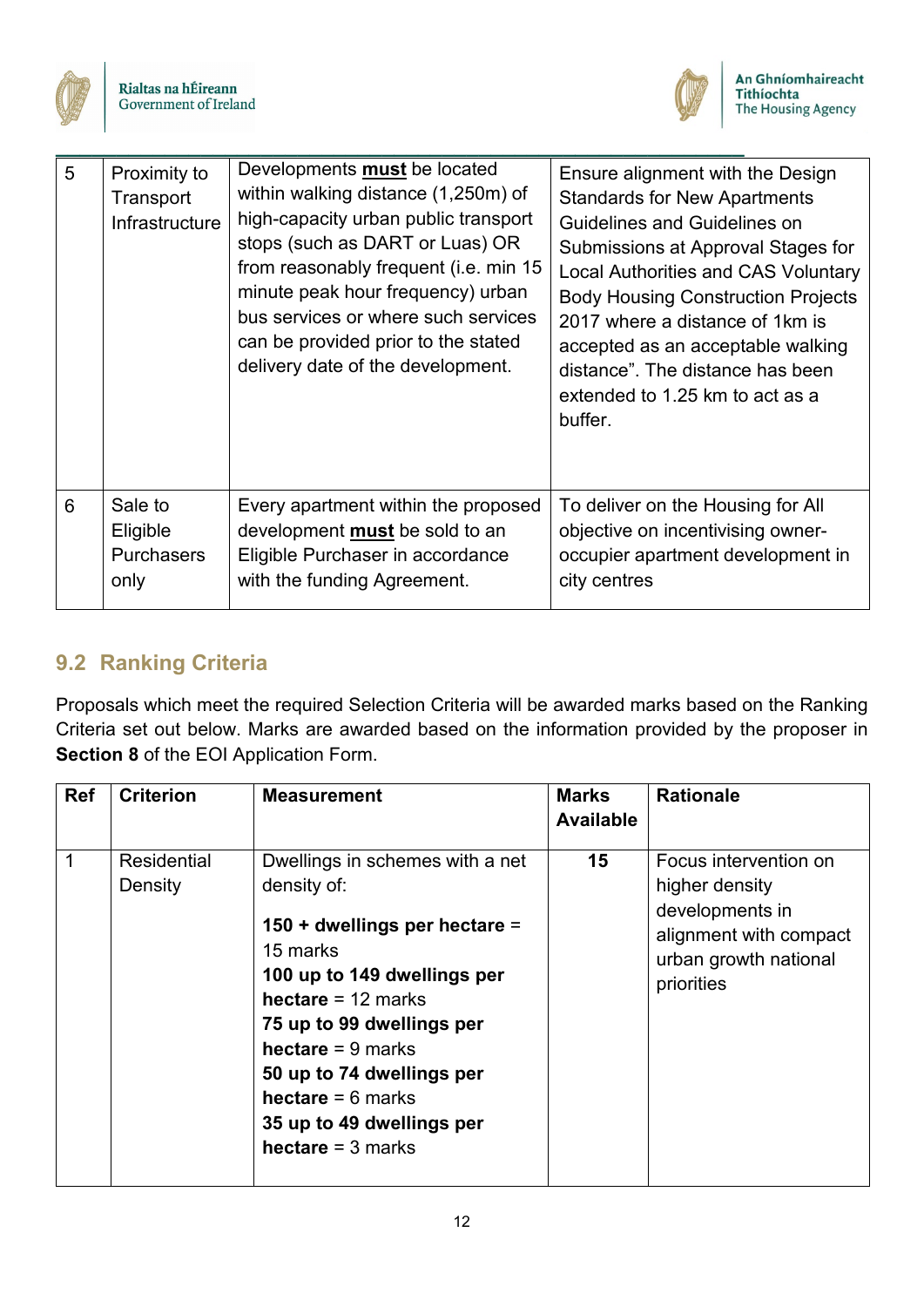



| $\overline{2}$ | <b>Delivery</b><br><b>Timelines</b>      | Subject to 5.2 and agreement in<br>place by Q3, dwellings must<br>have commenced by 31st March<br>2023 and be delivering homes in<br>2025 or a later timeline outlined<br>and agreed by the Housing<br>Authority.<br>However, proposals which can<br>deliver housing sooner than<br>others will be awarded higher<br>marks. | 15 | To demonstrate the<br>speed of delivery.                                                                                                                                             |
|----------------|------------------------------------------|-----------------------------------------------------------------------------------------------------------------------------------------------------------------------------------------------------------------------------------------------------------------------------------------------------------------------------|----|--------------------------------------------------------------------------------------------------------------------------------------------------------------------------------------|
|                |                                          | As set out in Section 10.2, Marks<br>will be awarded as follows:                                                                                                                                                                                                                                                            |    |                                                                                                                                                                                      |
|                |                                          | Delivery in $2024 = 15$                                                                                                                                                                                                                                                                                                     |    |                                                                                                                                                                                      |
|                |                                          | Delivery in $2025 = 10$                                                                                                                                                                                                                                                                                                     |    |                                                                                                                                                                                      |
|                |                                          | Delivery in $2026 = 5$                                                                                                                                                                                                                                                                                                      |    |                                                                                                                                                                                      |
|                |                                          | Delivery later than $2026 = 0$                                                                                                                                                                                                                                                                                              |    |                                                                                                                                                                                      |
| 3              | Quality &<br>Strategic<br>Considerations | Marks will be awarded based on<br>a judgement of the quality,<br>scope, scale, and level of<br>ambition and innovation of the<br>proposal, in supporting projects<br>that respond well to an integrated<br>approach to context, location and<br>design.                                                                     | 25 | Consideration will be<br>given to the quality of<br>the proposal in terms of<br>its overall integration/<br>response to context/<br>location and design and<br>the mix of typologies |
|                |                                          | Marks will also be awarded for<br>broader/wider ranges and mix of<br>typologies in the proposal taking<br>account of this integrated<br>approach whether small, medium<br>or large scale projects and/or<br>parts of larger schemes,<br>infill/brownfield or other scheme<br>scenarios;                                     |    |                                                                                                                                                                                      |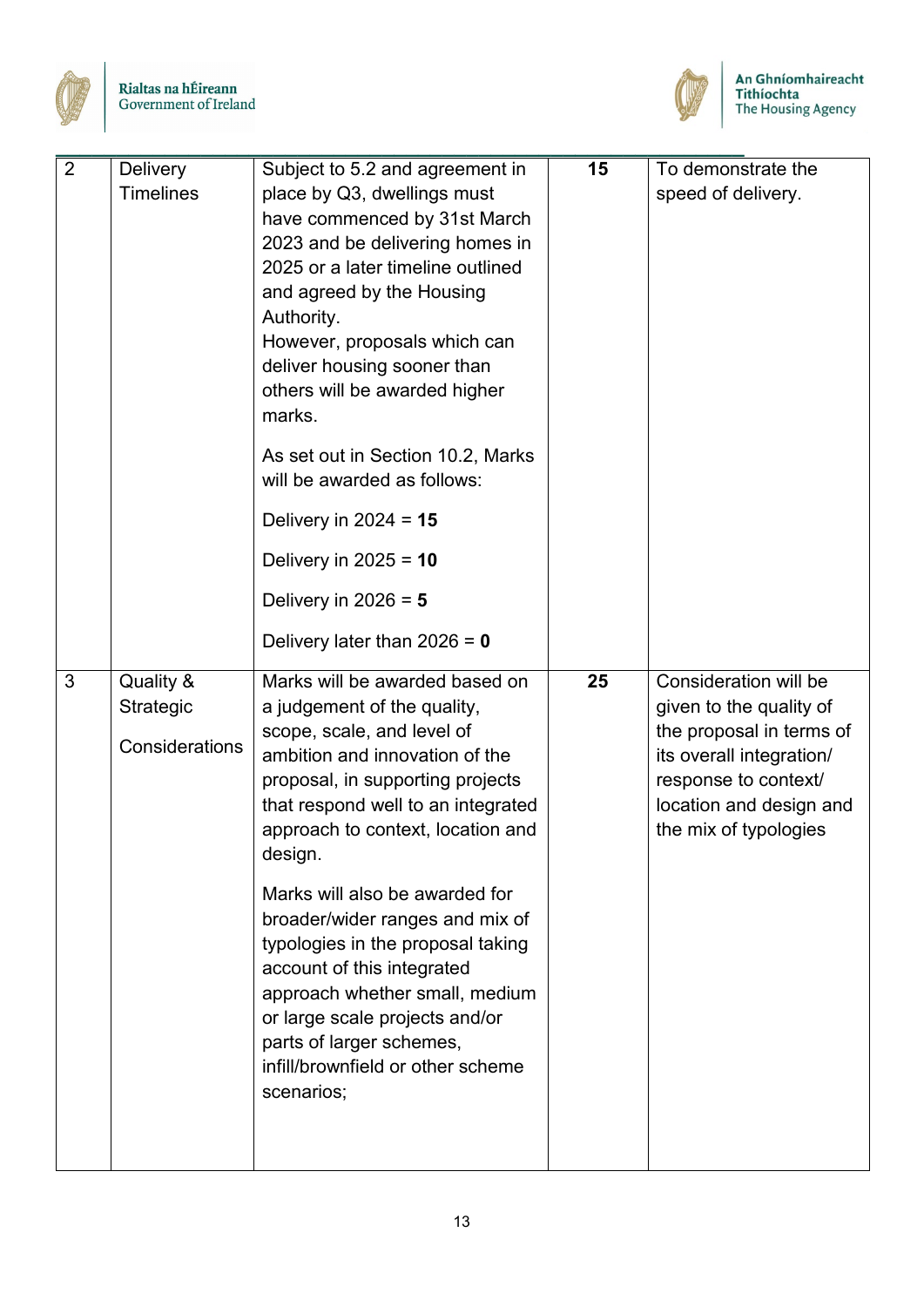



| 4 | <b>Delivery Cost</b><br>per apartment | As set out in Section 10.5, marks<br>will also be awarded on the basis<br>of the average dwelling cost set<br>out in the overall proposal.                                                                                                                              | 25 | Limit exchequer<br>intervention and ensure<br>intervention is<br>proportionate |
|---|---------------------------------------|-------------------------------------------------------------------------------------------------------------------------------------------------------------------------------------------------------------------------------------------------------------------------|----|--------------------------------------------------------------------------------|
|   |                                       | It is acknowledged that at Stage<br>One, Proposers may not have full<br>knowledge of the costs likely to<br>be incurred in the delivery.                                                                                                                                |    |                                                                                |
|   |                                       | However, proposers are required<br>to submit an estimate of the<br>delivery costs based on the best<br>available cost information they<br>have available to them at the<br>time of submission rounded to<br>the nearest thousand euro.<br>Please refer to Section 10.5. |    |                                                                                |
|   |                                       | Proposals with an average<br>development cost of €400,000 or<br>less will score 25 marks.                                                                                                                                                                               |    |                                                                                |
|   |                                       | Proposals with an average<br>development cost of more than<br>€400,000 up to and including<br>€450,000 will score 20 marks.                                                                                                                                             |    |                                                                                |
|   |                                       | Proposals with an average<br>development cost of more than<br>€450,000 and up to and including<br>€500,000 will score 15 marks.                                                                                                                                         |    |                                                                                |
|   |                                       | Proposals with an average<br>development cost of more than<br>€500,000 and up to and including<br>€550,000 will score 10 marks.                                                                                                                                         |    |                                                                                |
|   |                                       | Proposals with an average<br>development cost of more than<br>€550,000 and up to and including<br>€600,000 will score 5 marks.                                                                                                                                          |    |                                                                                |
|   |                                       | Proposals with an average<br>development cost of more than<br>€600,000 will score 0 marks.                                                                                                                                                                              |    |                                                                                |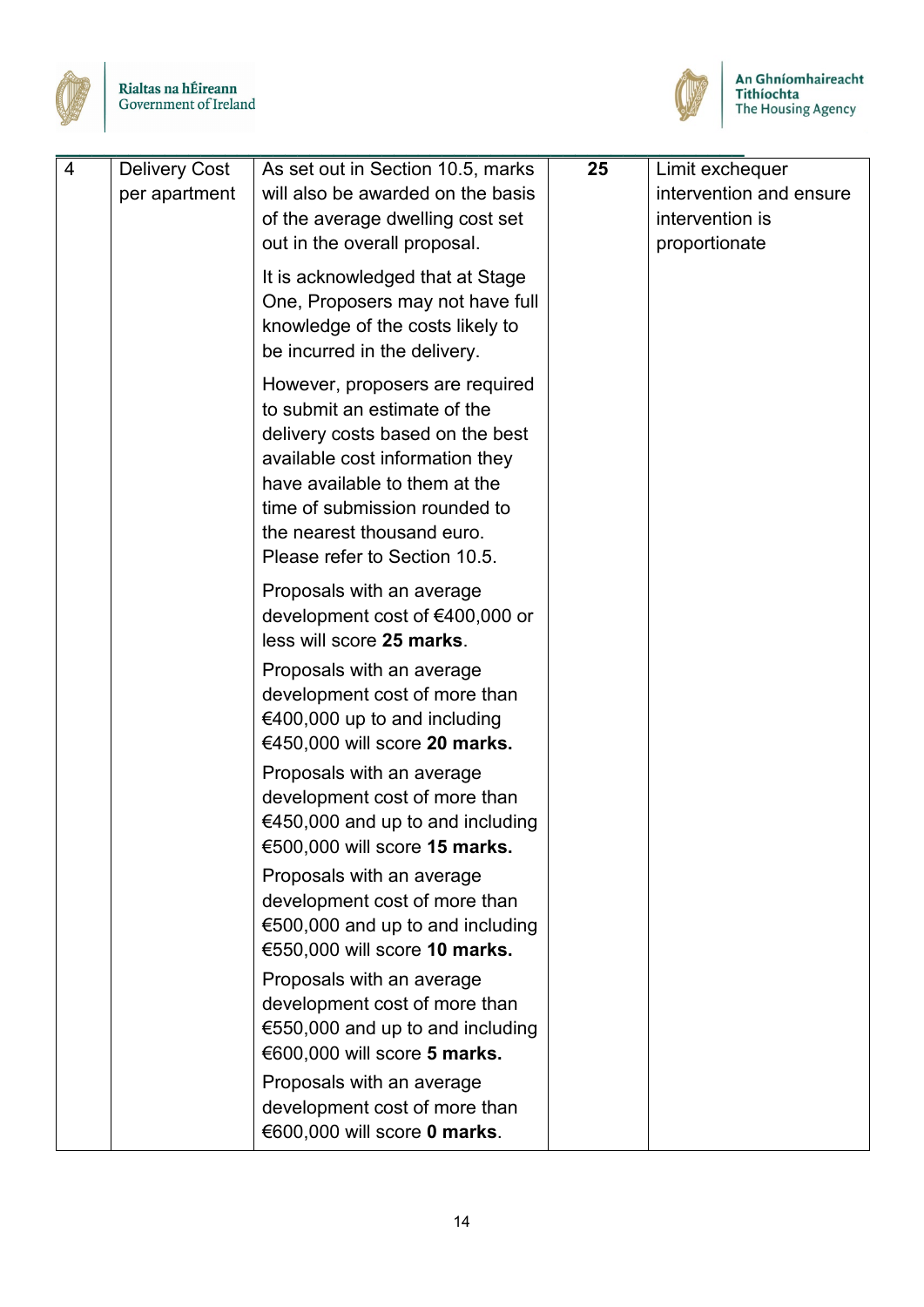



| 5 | Proximity to<br>core services<br>and amenities | As set out in Section 10.1, marks<br>will be awarded based on the<br>proximity of the proposed<br>development to each of the core<br>amenities.<br>(See the breakdown of maximum<br>marks set out in Section 10.1) | 20 | Reduced travel<br>distances between<br>home, work and<br>services, which will<br>enable a greater<br>proportion of journeys by<br>bicycle or on foot (zero<br>emissions)4<br>Compliments the 15-<br>minute neighbourhood<br>principle.<br>To ensure the<br>exchequer funding is<br>awarded to the most<br>sustainable<br>developments |
|---|------------------------------------------------|--------------------------------------------------------------------------------------------------------------------------------------------------------------------------------------------------------------------|----|---------------------------------------------------------------------------------------------------------------------------------------------------------------------------------------------------------------------------------------------------------------------------------------------------------------------------------------|
|   |                                                |                                                                                                                                                                                                                    |    |                                                                                                                                                                                                                                                                                                                                       |

<span id="page-17-0"></span> <sup>4</sup> Climate Action Plan 2021 Securing our future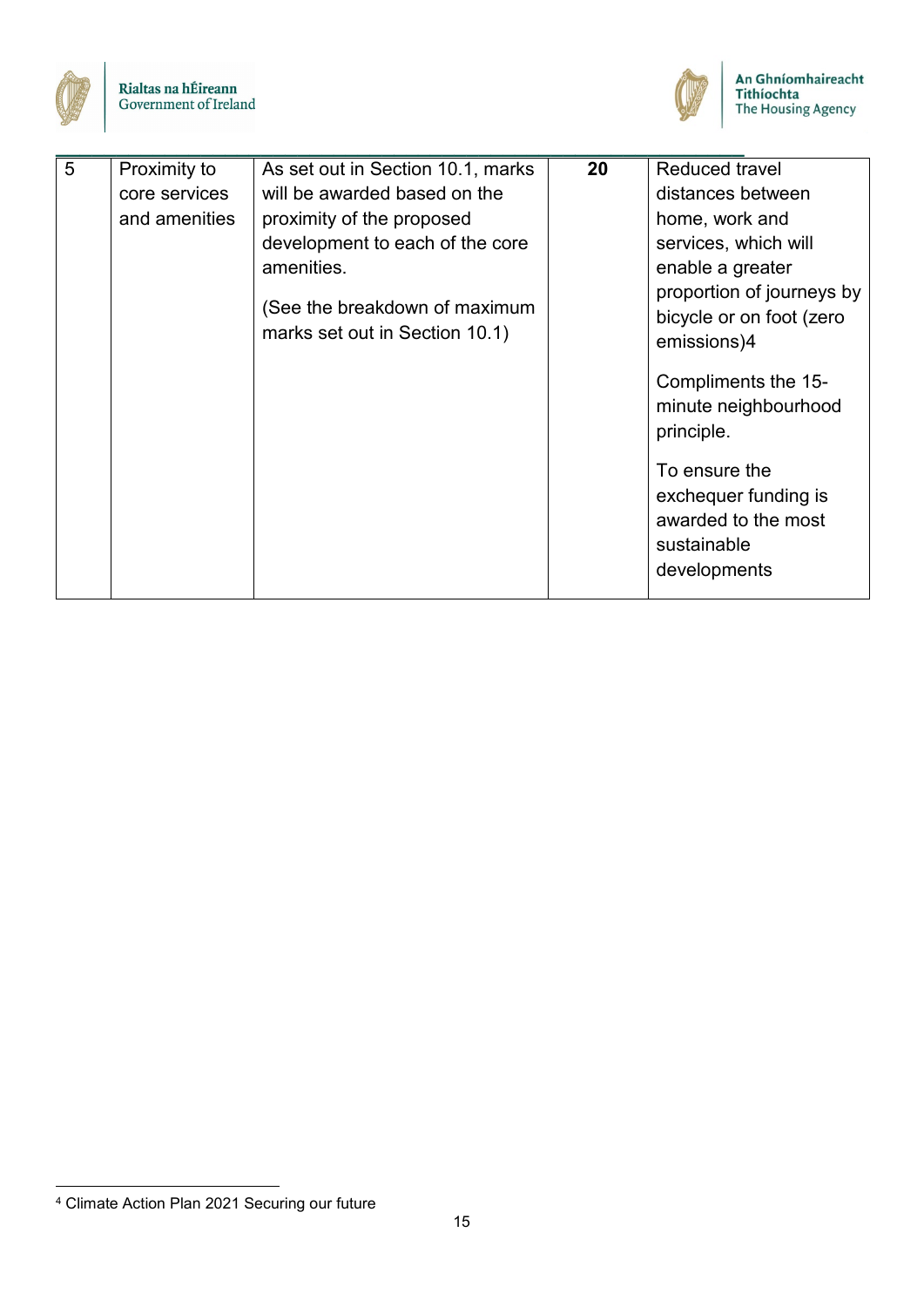



## <span id="page-18-0"></span>**10. Notes to the Criteria**

#### <span id="page-18-1"></span>**10.1 Proximity to Core Services and Amenities**

Under **Section 8** of the EOI Application Form, Proposers are required to provide information on the development's proximity to core services and amenities. Proposers should complete the 'Proximity to Amenities' tab in the EOI Excel Document that is available on eTenders. Allocation of marks are based on the distance between the development and each of the core services amenities. (Using the average distance measurements that a person can reach in 15 minutes by walking 1.25km)

**\_\_\_\_\_\_\_\_\_\_\_\_\_\_\_\_\_\_\_\_\_\_\_\_\_\_\_\_\_\_\_\_\_\_\_\_\_\_\_\_\_\_\_\_\_\_\_\_\_\_\_\_\_\_\_\_\_**

| <b>Core Services and amenities</b>                                                                        | <b>Distance</b><br>in Km | <b>Distance</b><br>in Km | <b>Distance</b><br>in Km |
|-----------------------------------------------------------------------------------------------------------|--------------------------|--------------------------|--------------------------|
| <b>Nutrition (5 marks)</b>                                                                                | $0 - 1.25$               | $1.26 - 3$               | <b>More</b>              |
| (Areas to Access Fresh Food)                                                                              |                          |                          | than 3                   |
| Shops that sells fresh food and household items                                                           | 3                        | 1.5                      | 0                        |
| Café / Restaurant / Bar                                                                                   | $\overline{2}$           | 1                        | $\Omega$                 |
| <b>Health and Care (5 marks)</b>                                                                          |                          |                          |                          |
| (Health, Social Care and Community Facilities)                                                            |                          |                          |                          |
| Primary Health Care Centre or GP and pharmacy                                                             | $\overline{2}$           | 1                        | $\mathbf 0$              |
| Childcare / crèche / including pre-school facilities                                                      | $\overline{2}$           | 1                        | $\mathbf 0$              |
| <b>Community Centre/Hub</b>                                                                               | 1                        | .5                       | $\mathbf 0$              |
| <b>Recreation and Culture (5 marks)</b>                                                                   |                          |                          |                          |
| (Recreation facilities, cultural destinations, retail and hospitality<br>destinations, green/blue spaces) |                          |                          |                          |
| Green space / parks / playing fields / beach                                                              | $\overline{2}$           | 1                        | 0                        |
| Cinema / Theatre                                                                                          | 1                        | .5                       | 0                        |
| Gym                                                                                                       | 1                        | $.5\,$                   | $\overline{0}$           |
| <b>Retail outlets</b>                                                                                     | 1                        | $.5\,$                   | $\mathbf 0$              |
| <b>Education and Employment (5 marks)</b>                                                                 |                          |                          |                          |
| (Educational Facilities)                                                                                  |                          |                          |                          |
| <b>Primary School</b>                                                                                     | $\overline{2}$           | 1                        | $\mathbf 0$              |
| <b>Secondary School</b>                                                                                   | 1                        | $.5\,$                   | $\overline{0}$           |
| Library                                                                                                   | 1                        | $.5\,$                   | $\mathbf 0$              |
| <b>Employment and Training Centre/ Intreo Office</b>                                                      | 1                        | $.5\,$                   | $\mathbf 0$              |

**Note:** Proposers should use an interactive mapping product eg Google Maps to measure the distance between the relevant boundary of the proposed apartment development and the services and amenities set out above.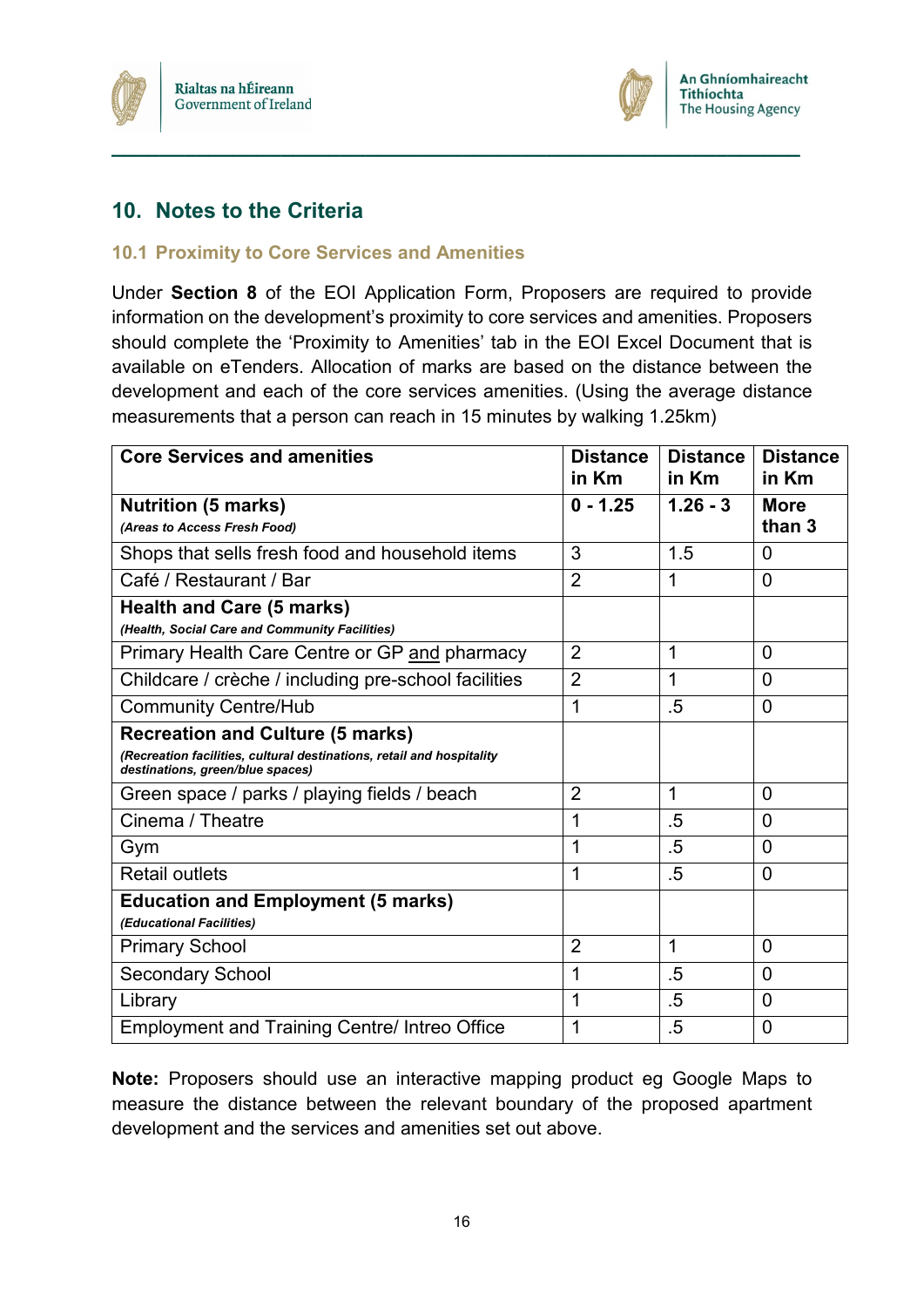



The distance to be measured is the relevant walking or cycling distance from the perimeter to the amenity following street patterns in the area (i.e. the distance is not a straight line radius cutting through buildings etc.)

**\_\_\_\_\_\_\_\_\_\_\_\_\_\_\_\_\_\_\_\_\_\_\_\_\_\_\_\_\_\_\_\_\_\_\_\_\_\_\_\_\_\_\_\_\_\_\_\_\_\_\_\_\_\_\_\_\_**

#### <span id="page-19-0"></span>**10.2 Deliverability**

Submissions must provide project information as set out in the EOI Excel document to support the proposed delivery timescales.

#### <span id="page-19-1"></span>**10.3 Proven track record**

Proposers should be able to demonstrate that the proposing entity itself or a parent company has a proven track record in delivery of residential developments. The proposer must outline a clear programme management timeline/approach alongside the appropriate resource support during the build phase and to conclusion/hand over of the homes. For Stage One Expressions of Interest, it will be sufficient to refer to completed residential developments successfully undertaken by the proposing entity or a parent entity connected to the proposing entity. This information should be provided in **Section 6** of the EOI Application Form. Track record will be the subject of more specific due diligence at Stage Two.

#### <span id="page-19-2"></span>**10.4 Project Financing**

It is acknowledged that at the time of submission to this Stage One Expressions of Interest that proposers are likely to be at different stages of arranging funding solutions for any proposed development. It will be sufficient that proposers outline their intended funding solution at the time of submission. This information should be provided in **Section 5** of the EOI Application Form. Proposers should also outline known funding dependencies at the time of submission also such as intended pre-sale of adjoining apartment blocks if a proposal consists of a portion of a larger scheme. Confirmation of project financing will be the subject of specific due diligence at Stage Three and will be a condition precedent for entry into a Croí Cónaithe (Cities) Agreement with the Housing Agency.

#### <span id="page-19-3"></span>**10.5 Delivery Costs**

Proposals submitted for consideration under the Expression of Interest (EOI) process must include an average delivery cost per apartment rounded to the nearest €1,000. The average cost must include the full development cost that the Proposer will incur in delivering the apartments in the Proposal in full compliance with the relevant planning permission, the Building Control Act and any other legislative requirements.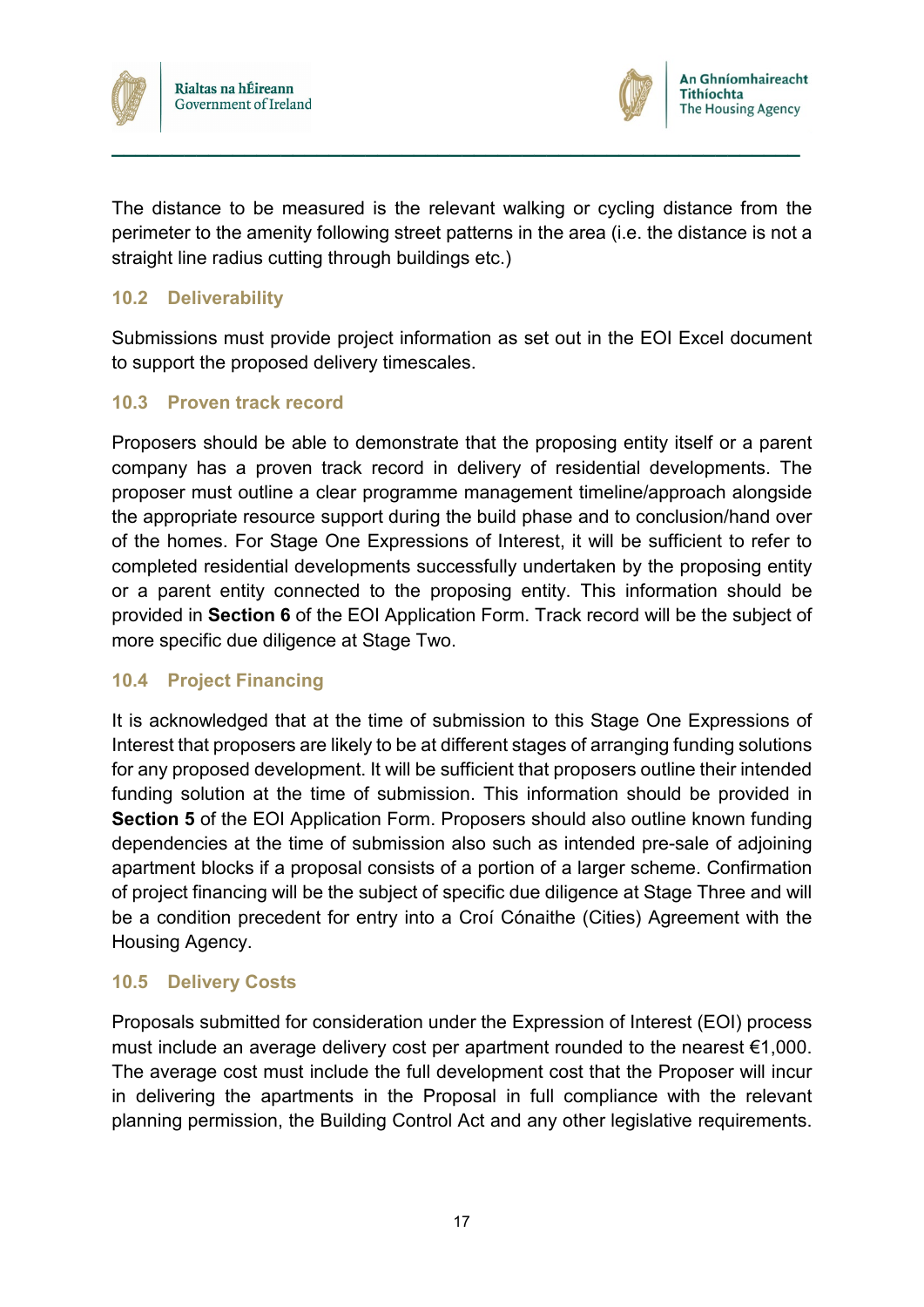



The average is to be calculated by taking the total development cost of the relevant block(s), omitting any commercial or other non-residential elements included in the blocks and dividing the total by the number of apartments included in the Proposal.

**\_\_\_\_\_\_\_\_\_\_\_\_\_\_\_\_\_\_\_\_\_\_\_\_\_\_\_\_\_\_\_\_\_\_\_\_\_\_\_\_\_\_\_\_\_\_\_\_\_\_\_\_\_\_\_\_\_**

Development costs are to include, inter alia, the following:

- **1)** Site cost
- **2)** Construction costs including site development costs
- **3)** Development contributions and bonds
- **4)** Utility connection costs
- **5)** Professional fees
- **6)** Sales costs
- **7)** Legal fees
- **8)** Finance costs
- **9)** Developer/risk margin and contingency (based on average/market norms)
- **10)** VAT

Where a Proposal consists of a portion of a larger development, the above costs, where not directly attributable to the proposed apartments, must be apportioned to the proposed apartments on an equitable basis.

Submission of average apartment delivery costs for Stage One should be provided through the EOI Excel Document. The Cost Table, which can be found in the 'Cost and Viability Gap' tab of the EOI Excel Document is set up to break down delivery costs into their main component headings and will calculate the average delivery cost per apartment when the number of apartments included in the Proposal are entered in the appropriate cell.

It is acknowledged that Proposers may be at different stages in their post planning work and may still be finalising cost information for their proposal. Proposers will not be required to provide separate evidence to confirm the costs entered into the EOI Excel Document at this Stage One or Stage Two of the process. However, the Housing Agency reserves the right to ask Proposers to clarify or confirm any information submitted in respect to Delivery Costs for Stage One and Two of this EOI.

Subject to a Proposal being assessed as suitable under the criteria set out in this EOI, it will be eligible for Stage Two assessment where it will be ranked. Based on the order of a Proposal's ranking, Proposers will be invited to commence Stage Three detailed due diligence which will include a detailed open book assessment of delivery costs.

Proposers will be required to submit a detailed development cost breakdown in a standardised format (see also Section 10.5 on Process).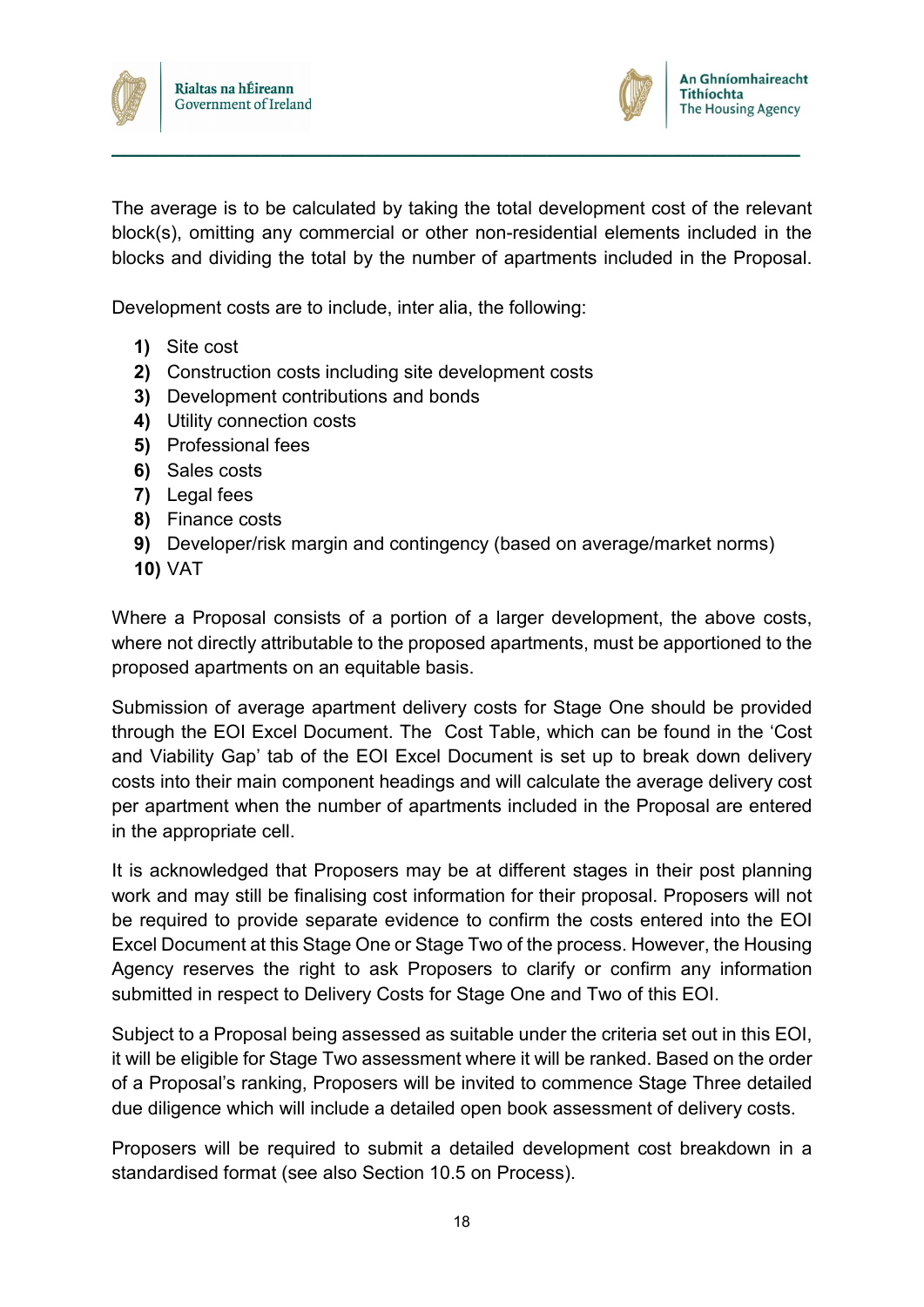



This detailed cost breakdown will be required to apportion costs to each different type of apartment included in the Proposal.

**\_\_\_\_\_\_\_\_\_\_\_\_\_\_\_\_\_\_\_\_\_\_\_\_\_\_\_\_\_\_\_\_\_\_\_\_\_\_\_\_\_\_\_\_\_\_\_\_\_\_\_\_\_\_\_\_\_**

This detailed development cost breakdown, together with supporting documentation (drawings, excel files, evidence of known costs etc.), will be sent to a Quantity Surveying (QS) consultant engaged by the Housing Agency to undertake the open book assessment on its behalf. This documentation will be assessed for completeness, arithmetic consistency, supporting evidence (for known costs) and for the appropriateness of construction costs and for unknown or unfixed cost elements. The consultant QS may request additional information to assist with their assessment of delivery costs.

Subject to a satisfactory outcome of detailed due diligence, including the open book assessment, the Proposer will be invited to submit fixed delivery costs for the proposed apartments based on the intended delivery timeline. Subject to agreement of the fixed delivery costs<sup>[5](#page-21-1)</sup> these costs will be used, along with the anticipated open market values (see Section 10.6) to establish the anticipated Croí Cónaithe (Cities) subsidy for each of the apartments in the development.

#### <span id="page-21-0"></span>**10.6 Viability Gap Subsidy**

#### **Funding available per unit**

This will be fixed when the level of subsidy is finally confirmed but is subject to a per unit subsidy ceiling of €120,000. This maximum subsidy can be exceeded, up to a maximum of 20% i.e. up to 120% of the ceiling, where a calculated viability gap exceeds €120,000 in the four regional cities**.** These are Cork, Limerick, Galway and **Waterford** 

#### **10.6.1 Gap Calculation**

For the purpose of Croí Cónaithe (Cities), a viability gap exists when the total delivery cost (see Section 10.5) of an apartment exceeds the price that the same apartment can achieve when it is sold at an open market price to an Eligible Purchaser.

<span id="page-21-1"></span> <sup>5</sup> The Housing Agency will seek advice from its QS Framework Panel on any differences between the open book assessment costs and the proposed fixed costs.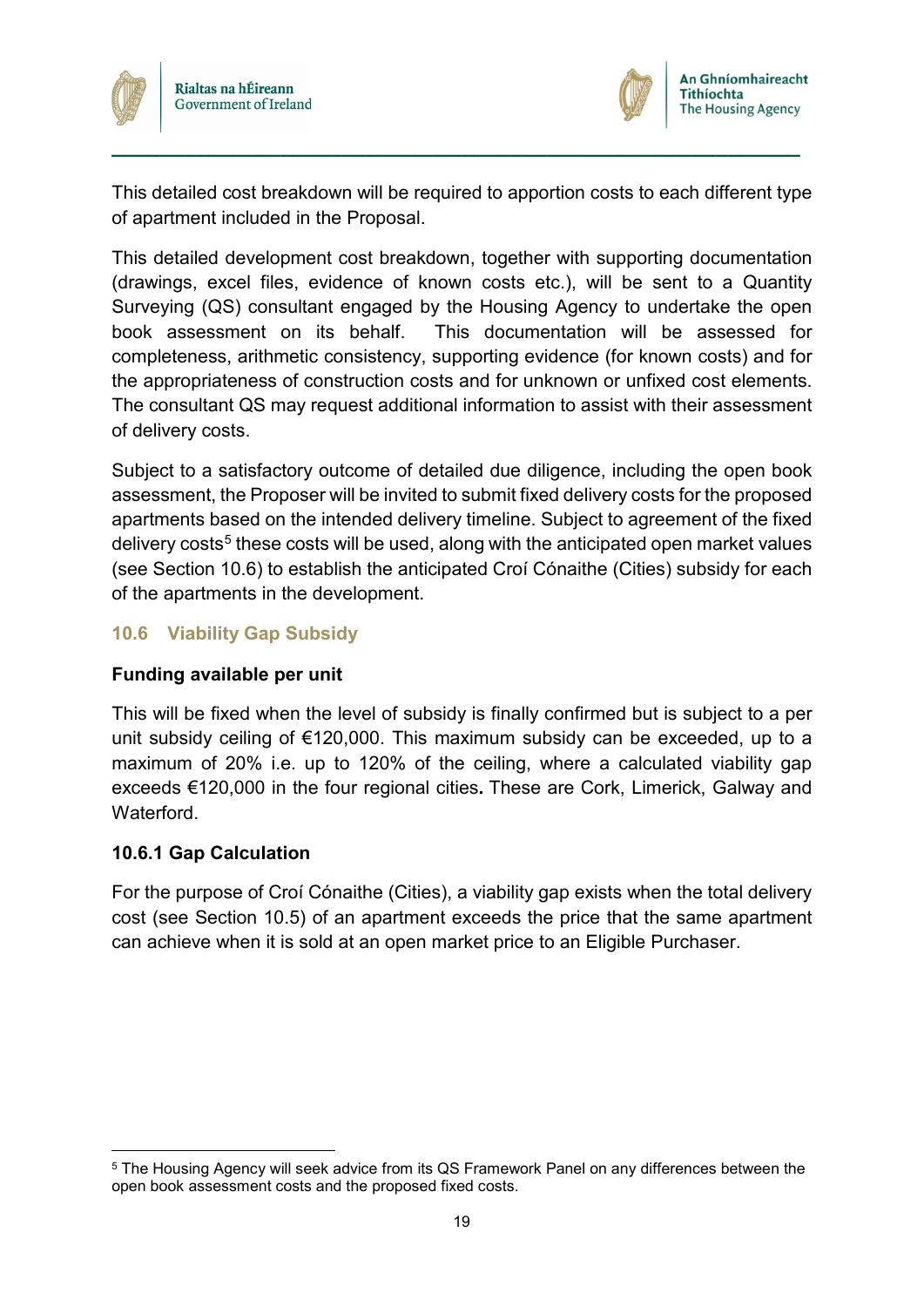



The Crói Cónaithe (Cities) subsidy payable to a proposer will be equal to the viability gap. Measurement of the viability gap will be calculated as follows:

**\_\_\_\_\_\_\_\_\_\_\_\_\_\_\_\_\_\_\_\_\_\_\_\_\_\_\_\_\_\_\_\_\_\_\_\_\_\_\_\_\_\_\_\_\_\_\_\_\_\_\_\_\_\_\_\_\_**

$$
C = A - B
$$

Where C is the viability gap in euros, A is the cost of delivery in euros (refer to Section 10.5) and B is the market sales price to an Eligible Purchaser in euros.

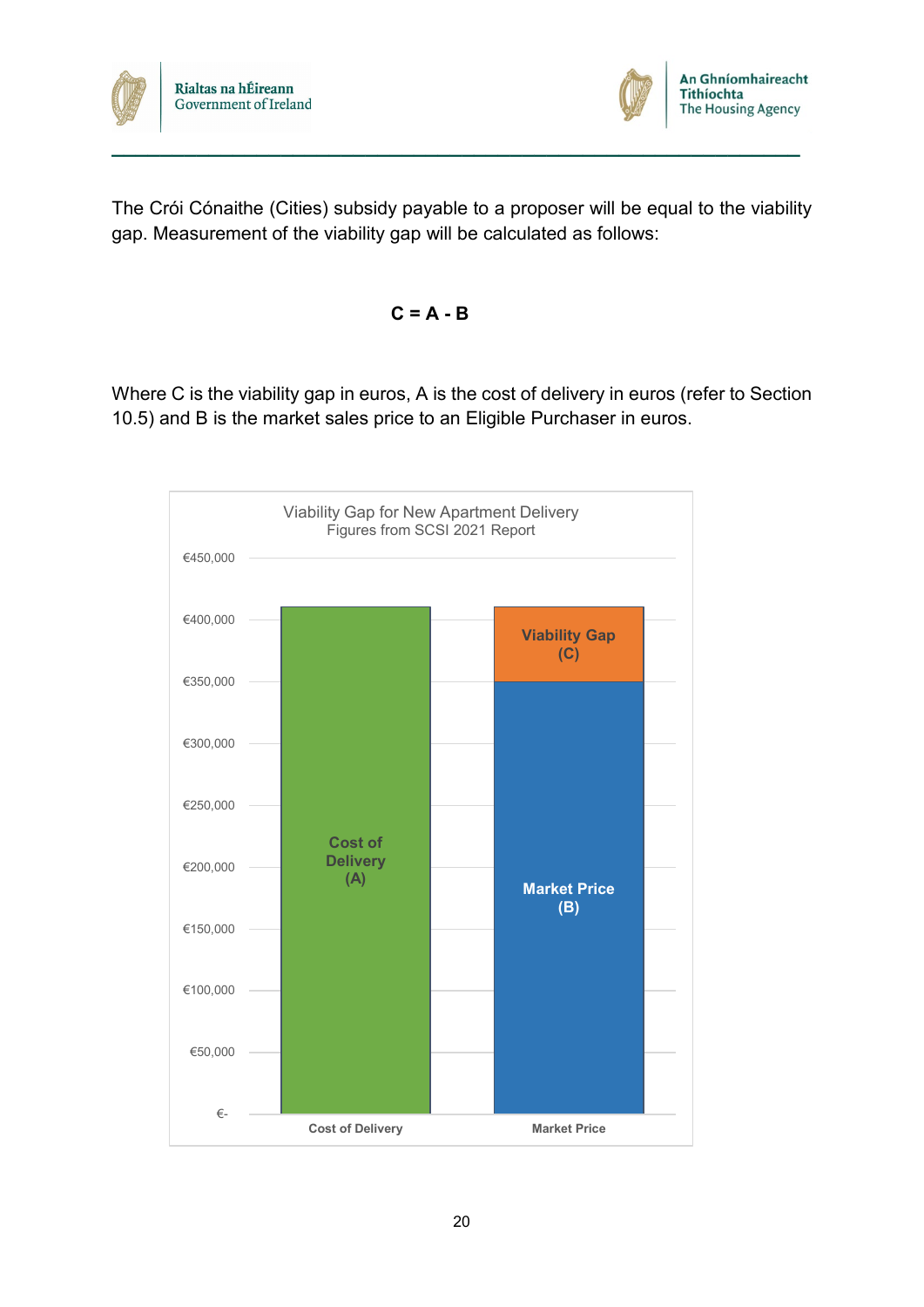



#### **10.6.2 Gap Calculation – Stage One & Two**

As set out in Section 9.1, it is a selection criterion that any Proposal submitted **must** establish that it has a viability gap, otherwise the proposal will be deemed ineligible. This is a pass/fail criterion and the Proposer must set out in their submission:

**\_\_\_\_\_\_\_\_\_\_\_\_\_\_\_\_\_\_\_\_\_\_\_\_\_\_\_\_\_\_\_\_\_\_\_\_\_\_\_\_\_\_\_\_\_\_\_\_\_\_\_\_\_\_\_\_\_**

- **A.** the average delivery cost per apartment and
- **B.** a valuation report prepared by a qualified valuer, as described in Section 8 which will set out the estimated open market price per apartment that the Proposal would achieve if it was built and sold to Eligible Purchasers.

The information required for both A and B should be entered by the Proposer into the Valuation Table, which can be found in the 'Cost and Viability Gap' tab of the EOI Excel Document. The table will weight both the average delivery cost per apartment and the average estimated open market valuation per apartment.

If A is greater than B then a viability gap C, will exist and the proposal will meet this criterion. No further viability gap information will be required to complete Stage One and Two.

#### **10.6.3 Gap Calculation – Stage Three**

Stage Three of the Croí Cónaithe (Cities) process is a detailed due diligence assessment of Successful Proposals which will include a detailed open book assessment of total delivery costs per apartment and a further valuation of the open market prices that the proposed apartment could achieve on the basis of sale to Eligible Purchasers.

The detailed open book assessment of delivery costs will be carried out by Quantity Surveyors (QS) appointed by the Housing Agency. Successful Proposers will be required to engage with the appointed QSs and provide satisfactory evidence of all the components of their delivery costs (see Section 10.5). The delivery cost will be set out for each apartment in the Proposal (setting out each type, 1 bedroom, 2 bedroom etc.). The proposer's delivery costs will be fixed under the terms of any Designation and Development Agreement entered into between the Proposer and the Housing Agency. For the avoidance of doubt, the Proposer will bear any development cost increases, howsoever arising, that may occur after the date of the agreement.

Successful Proposers will also be required to submit a revised valuation report as part of their submission prepared to the same standards as set out in Section 8.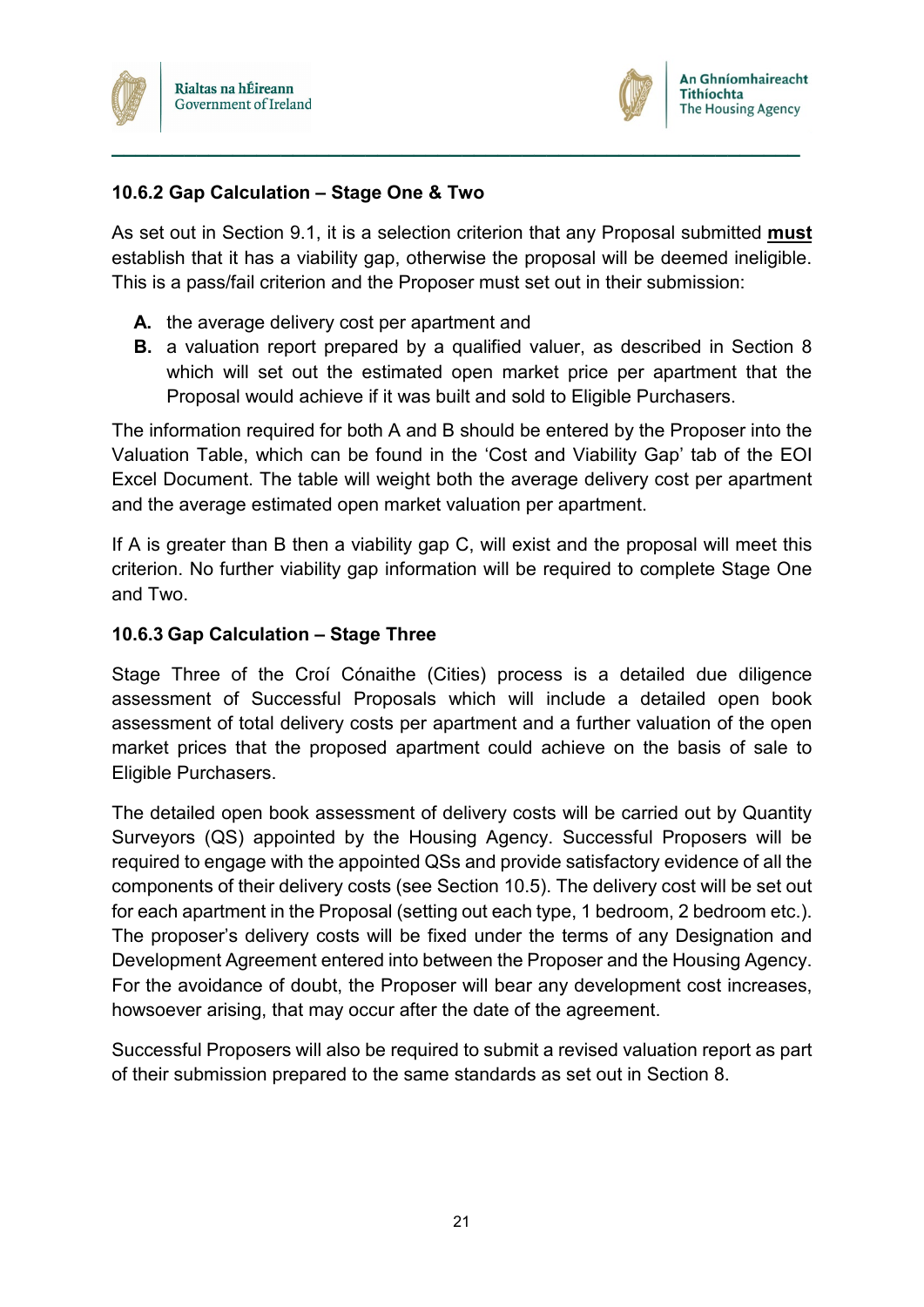



The valuation must set out the open market value of the proposed apartments (setting out each type, 1 bedroom, 2 bedroom etc.) that the valuer estimates the apartments would achieve if sold to Eligible Purchasers if the apartments were completed and ready for sale at a date within 14 days prior to the anticipated signing date of the Designation and Development Agreement.

**\_\_\_\_\_\_\_\_\_\_\_\_\_\_\_\_\_\_\_\_\_\_\_\_\_\_\_\_\_\_\_\_\_\_\_\_\_\_\_\_\_\_\_\_\_\_\_\_\_\_\_\_\_\_\_\_\_**

The Housing Agency will review submitted valuations and seek independent advice from its own panel of qualified valuation surveyors as required.

Subject to successful conclusion to Stage Three detailed due diligence and prior to contracts being entered into between the Housing Agency and Successful Proposers, the anticipated level of Croí Cónaithe (Cities) subsidy will be set out in the agreement. This Croí Cónaithe (Cities) subsidy will be set based on the viability gap calculated using the fixed delivery cost for each apartment in the Proposal and the anticipated open market sales price for each corresponding apartment. An indicative schedule is set out below.

| <b>Unit</b> | <b>Type</b> | <b>Delivery Cost</b> | Anticipated<br><b>Open Market</b><br><b>Value</b> | <b>Anticipated</b><br><b>CCC Subsidy</b> | $\frac{0}{0}$<br><b>Subsidy</b> |
|-------------|-------------|----------------------|---------------------------------------------------|------------------------------------------|---------------------------------|
| Unit GF1    | 1 bed       | €380,000             | €320,000                                          | €60,000                                  | 15.8%                           |
| Unit GF2    | 2 bed       | €470,000             | €390,000                                          | €80,000                                  | 17.0%                           |
| Unit GF3    | 2 bed       | €470,000             | €390,000                                          | €80,000                                  | 17.0%                           |
| Unit GF4    | 3 bed       | €565,000             | €445,000                                          | €120,000                                 | 21.2%                           |
| Unit FF1    | Studio      | €300,000             | €275,000                                          | €25,000                                  | 8.3%                            |
| Unit FF2    | 2 bed       | €470,000             | €395,000                                          | €75,000                                  | 16.0%                           |
| Unit FF3    | 2 bed       | €470,000             | €395,000                                          | €75,000                                  | 16.0%                           |
| Unit FF4    | 3 bed       | €565,000             | €450,000                                          | €115,000                                 | 20.4%                           |

**Table 10.6.3**: Indicative Schedule of Anticipated CCC Subsidies in an Agreement

Given that completion of an apartment development is likely to take at least 18 months from the date of entering into an agreement, actual market prices for apartments are likely to change from the anticipated open market value included in the agreement.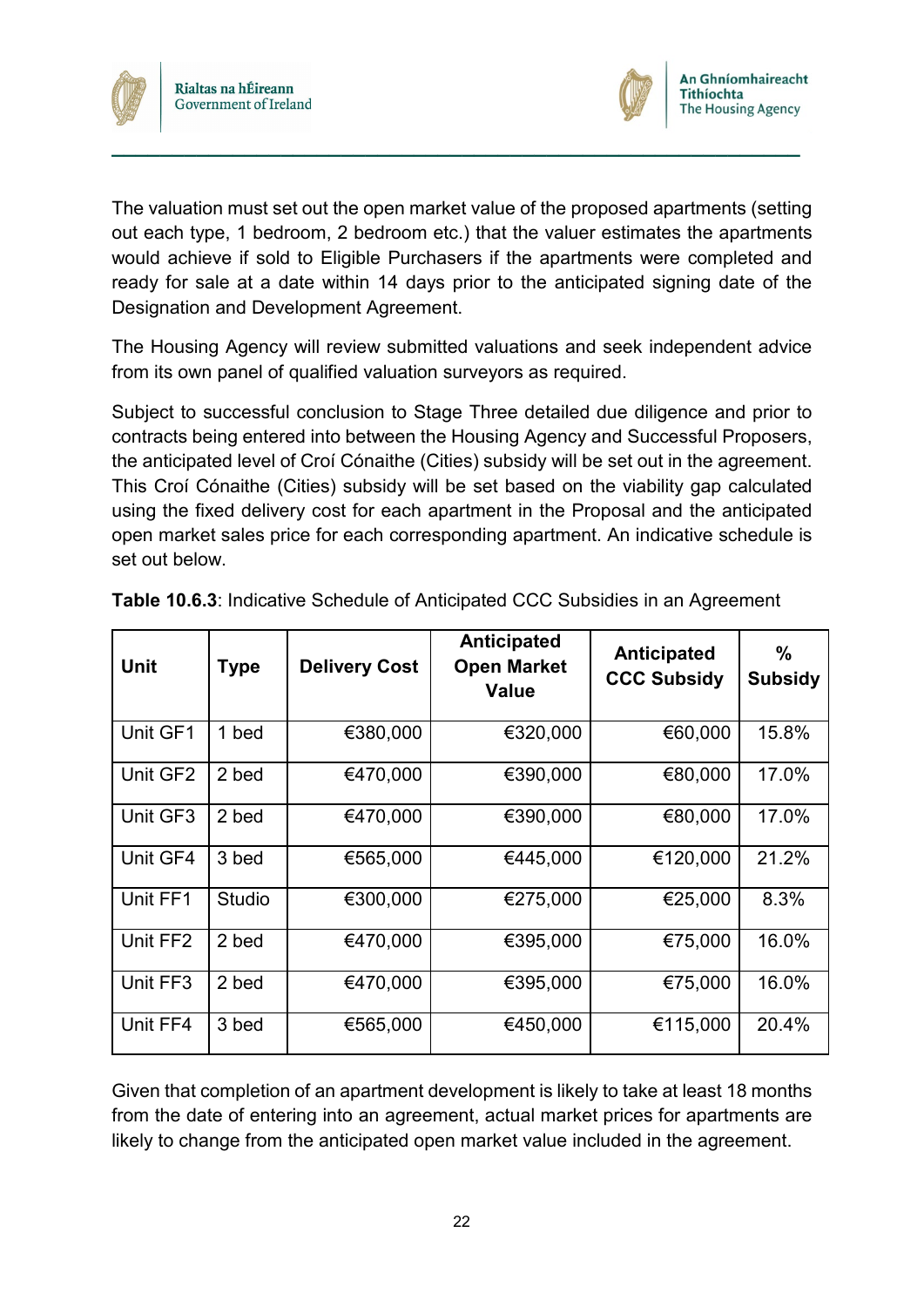



The amount of Croí Cónaithe (Cities) subsidy to be paid to a Proposer will be the based on the difference between the delivery cost included in the Agreement and the **actual open market sales price** achieved when an apartment is sold to an Eligible **Purchaser** 

**\_\_\_\_\_\_\_\_\_\_\_\_\_\_\_\_\_\_\_\_\_\_\_\_\_\_\_\_\_\_\_\_\_\_\_\_\_\_\_\_\_\_\_\_\_\_\_\_\_\_\_\_\_\_\_\_\_**

No earlier than 3 months prior to the completion date of the apartments, the Proposer will be required to obtain updated valuations prepared to the same standards as set out in Section 8. The valuation will establish the proposed open market sale price for each apartment. The Housing Agency will review the valuation and seek independent advice from its own panel of qualified valuation surveyors as required.

The Proposer will advertise the apartments for sale at the proposed open market sale prices. The Proposer will notify the Housing Agency within 5 working days of agreeing the sale of an apartment to an Eligible Purchaser. The sale price agreed with the purchaser will the actual open market sale price for the relevant apartment.

The actual Croí Cónaithe (Cities) subsidy will be calculated on the basis of this agreed price and payment will be made to the Proposer's solicitor to be held in a stakeholder account until the sale of the apartment closes, at which point it will be released to the Proposer.

Where the actual open market sale price is more than the anticipated open market sales price, then the Croí Cónaithe (Cities) subsidy will be reduced by the difference.

Where the actual open market sale price is less than the anticipated open market sales price, then the Croí Cónaithe (Cities) subsidy will be increased (subject to the funding ceiling) per apartment<sup>6</sup>.

## <span id="page-25-0"></span>**11. Project Milestones**

Once key project milestones are agreed, the Successful Proposer will be obliged to report to the Housing Agency on the achievement or otherwise of the milestones in a format and timeline acceptable to the Agency. Proposals which cannot achieve their agreed project milestones, with a reasonable allowance for programme slippage, up to the point of signing development agreements may have the subvention reviewed and/or have their designation revoked.

<span id="page-25-1"></span> $6$  This maximum ceiling may be exceeded in certain cases, by no more than 20% i.e. up to 120% of the ceiling, where a calculated viability gap exceeds €120,000 in the four regional cities**.** These are Cork, Limerick, Galway and Waterford.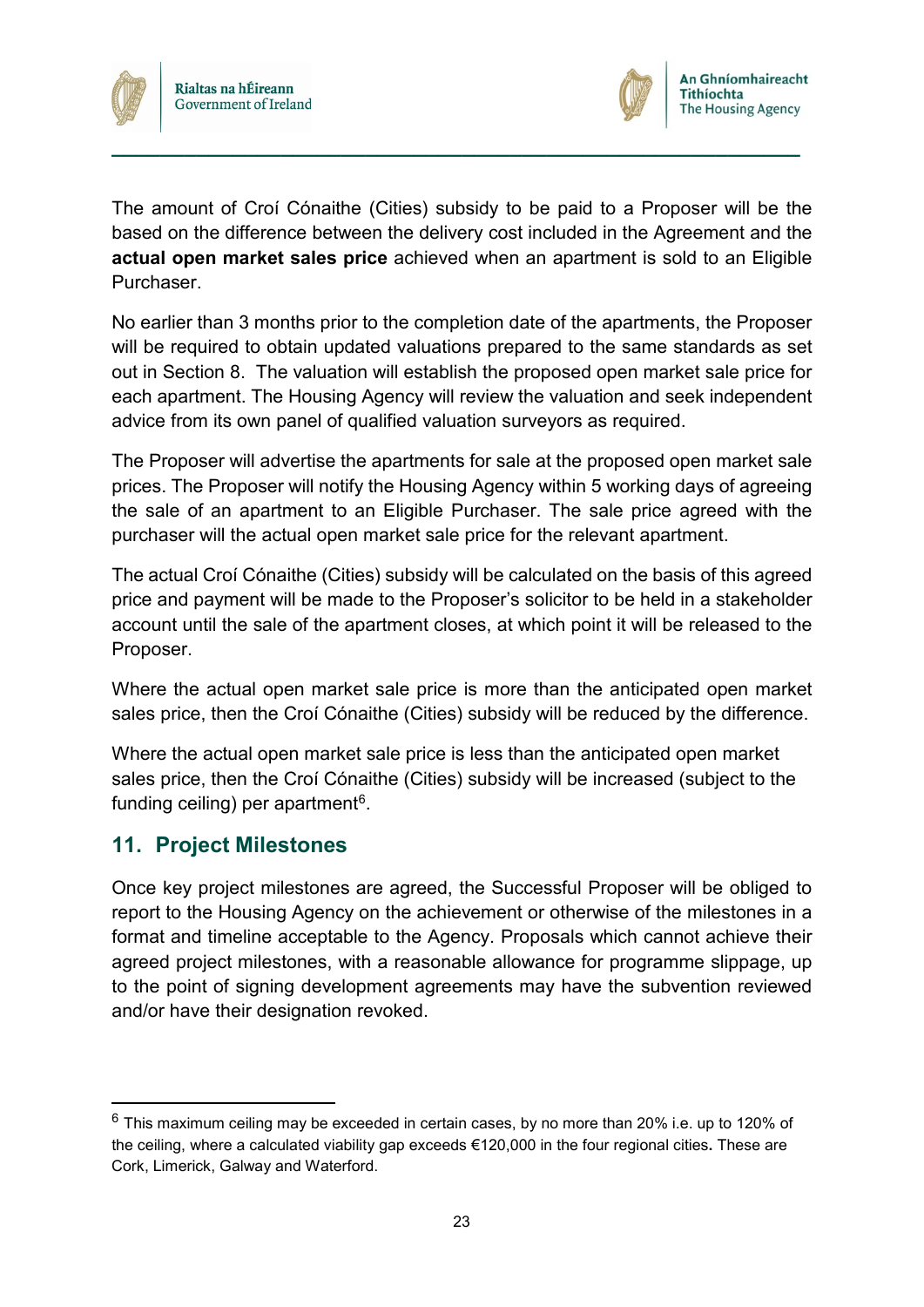



## <span id="page-26-0"></span>**12. Household Purchaser Information**

It is expected that the benefitting household will live in the qualifying residential property for a period of at least five years from the date of payment of the subsidy. The Eligible Purchaser of any new residential unit under the Croí Cónaithe (Cities) Scheme will be required, if the property is sold within five years of purchase, to make a repayment to the Housing Agency (acting on behalf of the DHLGH which is calculated pro rata as a portion of the increased value referable to the subvention amount. If at any time within 10 years they sell the property, they must reimburse the Housing Agency an element of the full value of the subsidy, as follows:

**\_\_\_\_\_\_\_\_\_\_\_\_\_\_\_\_\_\_\_\_\_\_\_\_\_\_\_\_\_\_\_\_\_\_\_\_\_\_\_\_\_\_\_\_\_\_\_\_\_\_\_\_\_\_\_\_\_**

|                                  | Sold within 5 years |
|----------------------------------|---------------------|
| Cost of apartment                | €500,000            |
| <b>Market Value</b>              | €400,000            |
| Viability Gap of 20% /Subvention | €100,000            |
|                                  |                     |
| Sold on the open Market          | €450,000            |
|                                  |                     |
| Profit                           | € 50,000            |
| Recoverable amount @20%          | €10,000             |

#### **Table 12.1: Sample Calculation of Subsidy**

#### **Table 12.2:** Timelines for the recovery of Croí Cónaithe (Cities) Subsidy

| 1 to 5 years                                       | 100% of the portion of the increased value referable<br>to the subvention amount given |
|----------------------------------------------------|----------------------------------------------------------------------------------------|
| Over 5 years and less than<br>or equal to 10 years | 50% of the portion of the increased value referable<br>to the subvention amount given  |
| Over 10 years                                      | <b>No</b>                                                                              |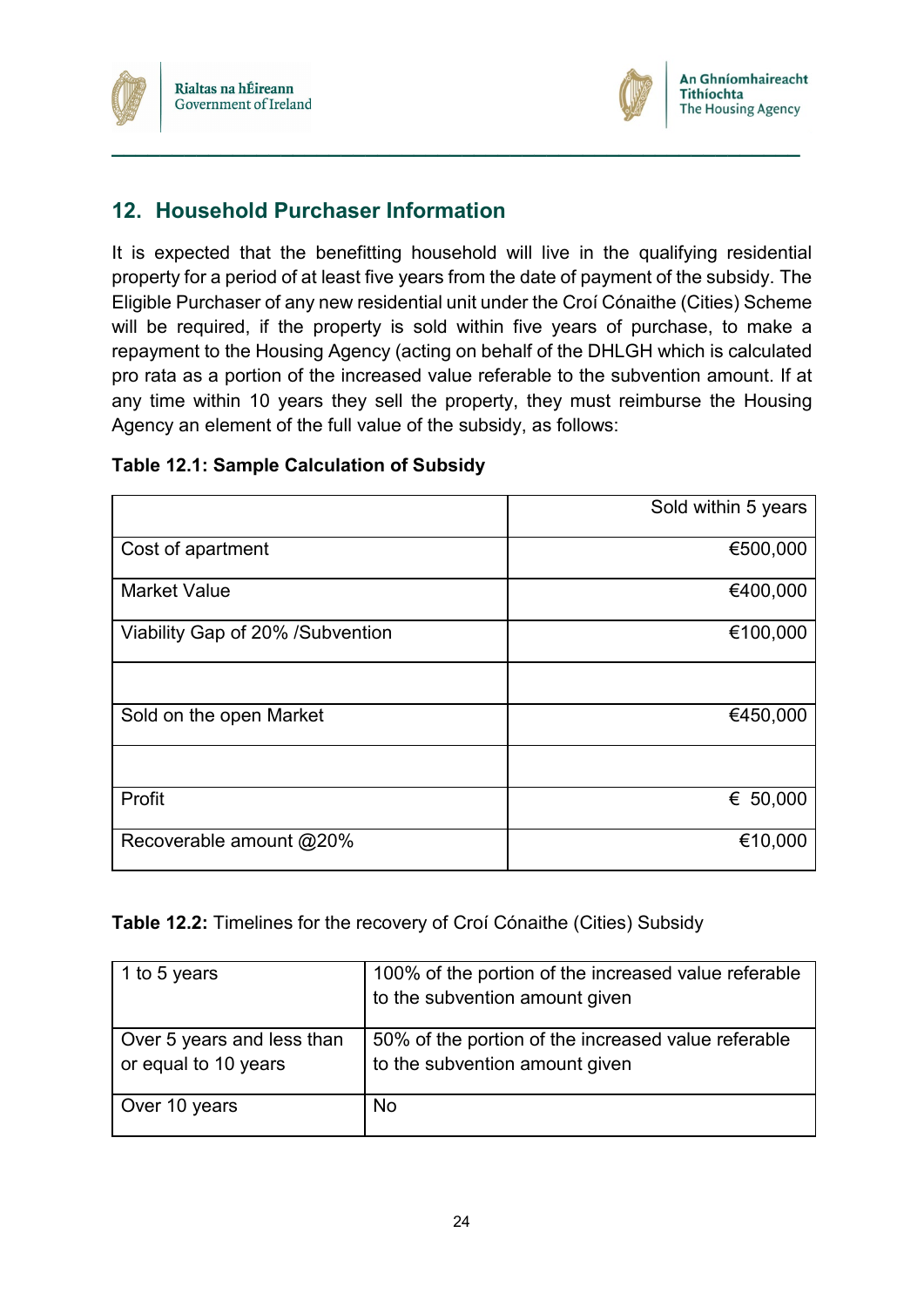



**Note:** Purchasers benefitting from this scheme may also be eligible for the Help to Buy scheme, the First Home Affordable Purchase Shared Equity Scheme or the Local Authority Home Loan.

**\_\_\_\_\_\_\_\_\_\_\_\_\_\_\_\_\_\_\_\_\_\_\_\_\_\_\_\_\_\_\_\_\_\_\_\_\_\_\_\_\_\_\_\_\_\_\_\_\_\_\_\_\_\_\_\_\_**

Part V of the Planning and Development Act 2000 (as amended) requirements apply to all permitted housing developments subject to this scheme.

## <span id="page-27-0"></span>**13. Terms and Conditions**

#### **13.1 Deadline for Receipt of Expression of Interest**

#### **13.1 Deadline for Receipt of Expression of Interest**

Submissions should be returned via eTenders no later than 5pm on 21<sup>st</sup> June 2022.

It is the sole responsibility of the proposer to ensure their submission is received by the stated deadline.

#### **13.2 Queries**

Queries seeking clarification on any aspect of the Scheme may be submitted through eTenders no later than 5.00pm on Friday 03 June 2022. Responses to all queries will be shared through eTenders no later than 5pm on Friday 17 June 2022. Where a Proposer believes that a query and/or response relates to a confidential aspect of its proposed Submission, the Proposer must mark such query confidential.

**13.3 Completion of Submission**

#### **13.3.1 Incomplete Submissions may be rejected.**

- **13.3.2** If, in the opinion of the Housing Agency, any Submission deviates to a substantial degree from the requirements detailed in this EOI the Submission may be rejected.
- **13.3.3** Each Proposer will be deemed to have satisfied itself prior to making its Submission as to the completeness and sufficiency of its Submission in compliance with the requirements of this EOI.

#### **13.4 Late Submissions**

Parties are fully responsible for the secure and timely delivery of its Submission. Submissions received after the stated deadline will not be considered.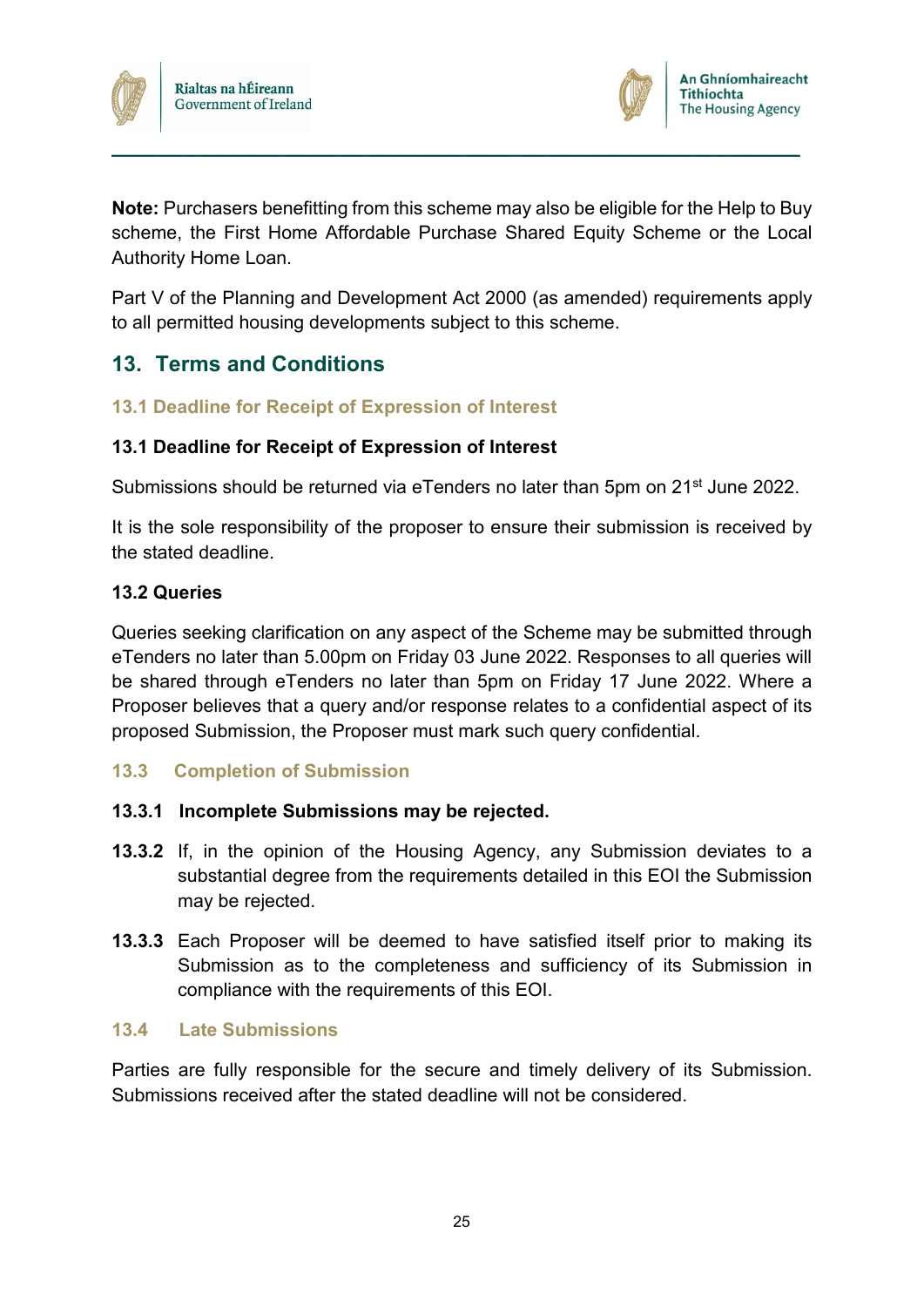



#### **13.5 Clarification of Submission**

To assist in the examination and comparison of Submissions, the Housing Agency may ask Proposers to clarify or demonstrate the credibility of their Submission either in writing or by interview at a location in Dublin to be advised by Housing Agency. The Housing Agency may request further information at any time and in relation to any element of this EOI.

**\_\_\_\_\_\_\_\_\_\_\_\_\_\_\_\_\_\_\_\_\_\_\_\_\_\_\_\_\_\_\_\_\_\_\_\_\_\_\_\_\_\_\_\_\_\_\_\_\_\_\_\_\_\_\_\_\_**

#### **13.6 Right to Amend or Terminate the Process**

**13.6.1** The Housing Agency may at its absolute discretion:

- **(a)** change the basis of or the procedures (including the timetable) relating to this EOI;
- **(b)** reject any or all of the Submissions;
- **(c)** request additional information from any Proposer; and/or
- **(d)** abandon the process.

#### **13.7 No Liability**

Proposers may not rely on anything contained in this document as a representation of fact or promise regarding the future, nor as constituting the basis of a contract or lease that may be concluded, in relation to the Scheme.

No contractual relationship, implied or otherwise, or any other legal obligation will arise between a Proposers and the Housing Agency or the Minister.

#### **13.8 Confidential Information**

If a Proposer considers that any of the information supplied in its Submission should not be disclosed because it is confidential, the Proposer should, when providing the information, identify that information as "confidential". The Housing Agency shall not disclose confidential information, save as required by law.

#### **13.9 Freedom of Information Requirements**

The Housing Agency and the DHLGH are subject to the Freedom of Information Act 2014 (the "FOI Act").

Where Proposers consider any information, they provide to be "commercially sensitive" or "confidential", they shall mark the information as such. If requested by the Housing Agency, Proposers must provide the Housing Agency with the reasons why they consider such information to be commercially sensitive or confidential.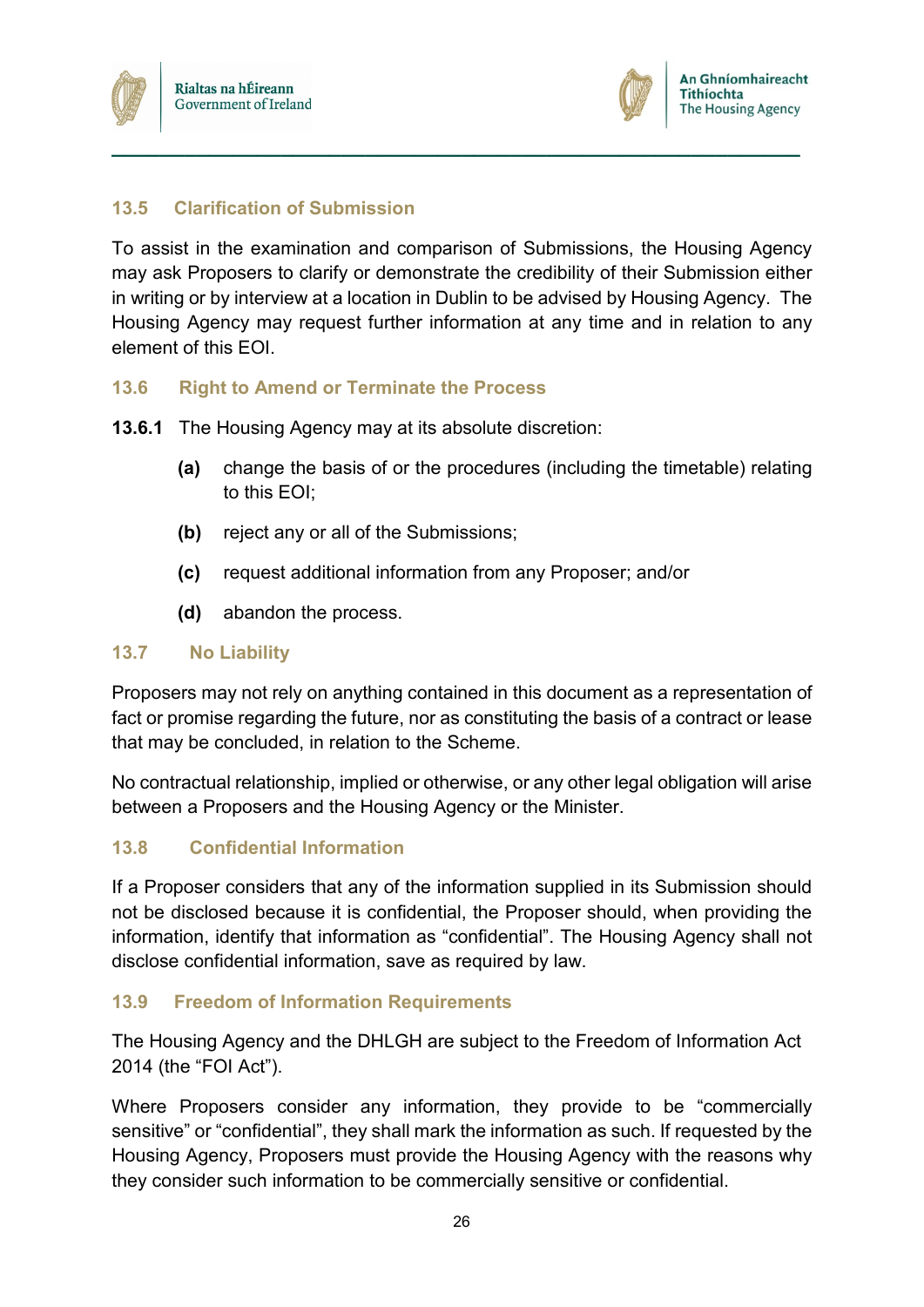



Failure to do so may result in such information being released in response to a request pursuant to the FOI Act. The Housing Agency will use reasonable endeavours to consult with Proposers about sensitive information before making decisions on any request received under the FOI Act. In the event that the Housing Agency decides to release particular information relating to a Proposer, the Proposer will have the option to appeal the Housing Agency's decision to the Information Commissioner (as referred to in the FOI Act). If there is a conflict between any agreement between or requirement of the parties and the statutory requirements of the FOI Act, the FOI Act will prevail.

**\_\_\_\_\_\_\_\_\_\_\_\_\_\_\_\_\_\_\_\_\_\_\_\_\_\_\_\_\_\_\_\_\_\_\_\_\_\_\_\_\_\_\_\_\_\_\_\_\_\_\_\_\_\_\_\_\_**

#### **13.10 Canvassing**

If any Proposer (or a person associated with a Proposer), in connection with this EOI, either:

- **(a)** canvasses or offers any inducement, fee or reward to any employee, servant or agent of the Housing Agency or its professional advisors; or
- **(b)** does anything which would constitute a breach of the Prevention of Corruption Acts 1889 to 2010 or the Registration of Lobbying Act 2015; or
- **(c)** approaches any employee, servant or agent of the Housing Agency or the DHLGH or his professional advisors, including for the purposes of soliciting information about this EOI; that Proposer may be eliminated from the process, without prejudice to any other civil remedies available to the Housing Agency and without prejudice to any criminal liability which such conduct may attract.

#### **13.11 Conflicts of Interest**

Any actual or potential conflicts of interest arising, whether professional or commercial must be fully disclosed in writing to the Housing Agency as part of the process and on an on-going basis throughout the process, as soon as any actual or potential conflict becomes apparent. In the event of an actual or potential conflict of interest arising, the Housing Agency will, in its absolute discretion, decide on the appropriate course of action, which may involve the exclusion of the relevant Proposers from the process.

If the Housing Agency determines that no such conflict of interest arises or that the conflict of interest is immaterial, then the Housing Agency may decide to take no action.